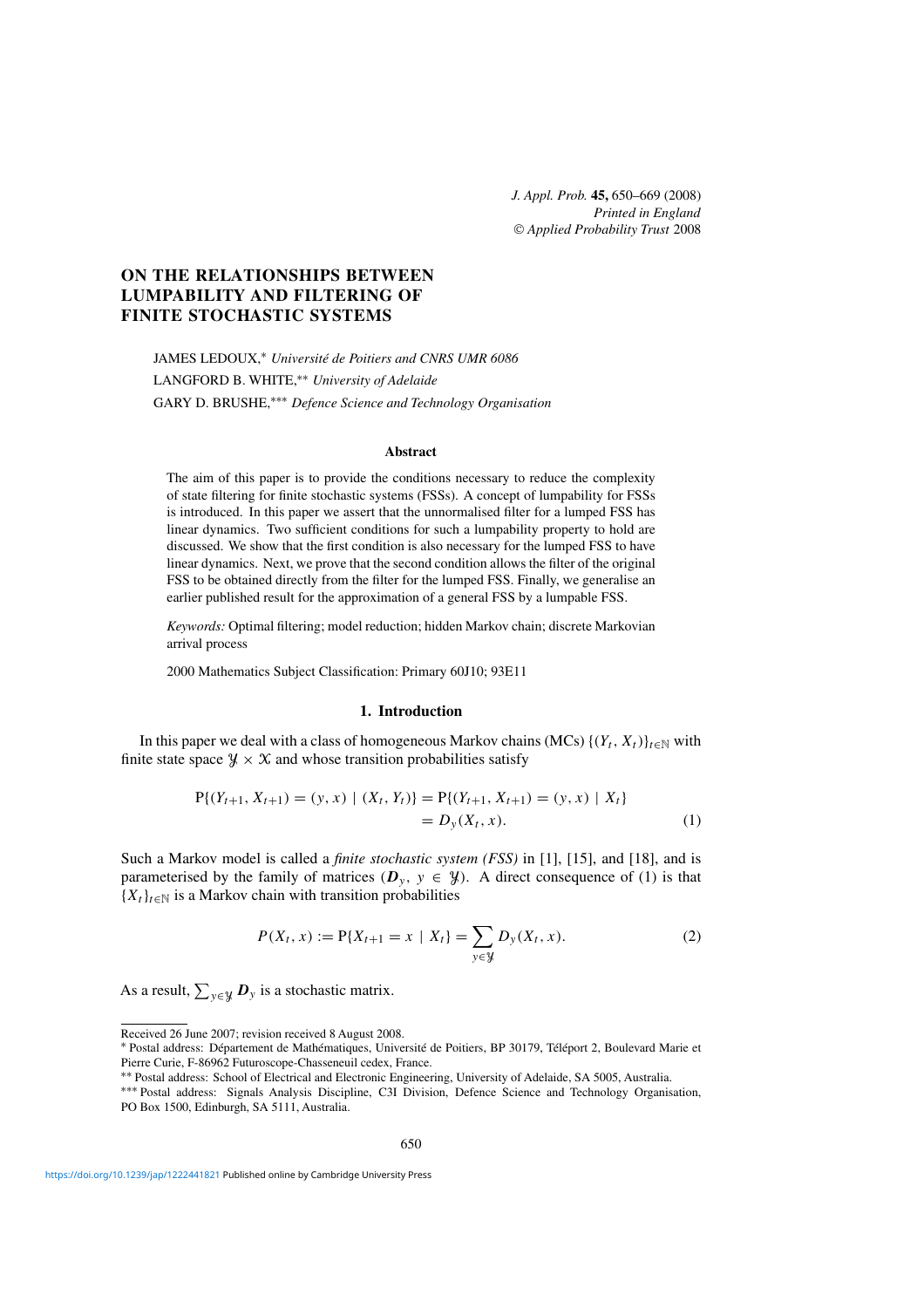Note that any discrete-time Markovian arrival process  $\{(N_t, X_t)\}_{t\in\mathbb{N}}$  (see [3]) defines an FSS setting  $Y_t := N_t - N_{t-1}$  for  $t \ge 1$ . Using Bayes' formula, we have from (1) the following general factorisation property:

$$
D_{y}(X_{t}, x) = P\{X_{t+1} = x \mid X_{t}\} P\{Y_{t+1} = y \mid X_{t+1} = x, X_{t}\}.
$$
\n(3)

Thus, the 'output process'  ${Y_t}_{t\in\mathbb{N}}$  may be thought of as generated by transitions of the Markov chain  $\{X_t\}_{t\in\mathbb{N}}$ . Here  $\{(Y_t, X_t)\}_{t\in\mathbb{N}}$  is called a *hidden Markov chain (HMC)* when the probabilities  $P{Y_{t+1} = y | X_{t+1} = x, X_t}$  in (3) do not depend on  $X_t$  and the time t. If, for any t, the conditional distribution of  $Y_{t+1}$  given  $X_{t+1} = x$  is denoted by  $G(x, \cdot)$ , this means that the transition probabilities (1) have the following special factorisation property:

$$
D_y(X_t, x) = P\{X_{t+1} = x \mid X_t\} P\{Y_{t+1} = y \mid X_{t+1} = x\} = P(X_t, x) G(x, y). \tag{4}
$$

Note that, in general, the distribution of  $Y_0$  given  $X_0$  is assumed to be  $G(X_0, \cdot)$ . It is well known that, for an FSS  $\{(Y_t, X_t)\}_{t\in\mathbb{N}}$ , the process  $\{(Y_t, (X_t, X_{t-1}))\}_{t\in\mathbb{N}-\{0\}}$  forms an HMC with state space  $\mathcal{Y} \times \{(i, j) \in \mathcal{X} \times \mathcal{X} \mid P(i, j) > 0\}$ . In this sense, assumptions (1) and (4) on  $\{(Y_t, X_t)\}_{t \in \mathbb{N}}$  are equivalent. However, only FSSs are considered in this paper for the following reasons. First, the factorisation property (3) or (4) introduces no simplification in addressing the lumping and filtering problems. Moreover, the transformation of results on HMCs into results on FSSs involves some notational and technical difficulties which are unhelpful to the reader. In contrast, any result on an FSS can be applied to an HMC by replacing, everywhere,  $D_y(X_t, x)$  by  $P(X_t, x)G(x, y)$ . Second, conceptual difficulties arise when you try to discuss some Markovian models widely used in stochastic modelling in the framework of HMCs [6].

For the rest of this paper,  $\{(Y_t, X_t)\}_{t\in\mathbb{N}}$  will denote an FSS. In this context,  $\{Y_t\}_{t\in\mathbb{N}}$  and  ${X_t}_{t\in\mathbb{N}}$  are called the *observed process* and the *state process*, respectively. The aim of this paper is to provide a complexity reduction of the filtering for FSSs. More precisely, consider the a posteriori probabilities

$$
\pi_t(x) := P\{X_t = x \mid Y_t, \dots, Y_0\} \quad \text{for all } x \in \mathcal{X} \text{ and } t \in \mathbb{N}.
$$
 (5)

Let  $\pi_t$  denote the probability distribution  $(\pi_t(x))_{x \in \mathcal{X}}$  on X. Here  $\{\pi_t\}_{t \in \mathbb{N}}$  is called the (state) *filter process* associated with  $\{(Y_t, X_t)\}_{t \in \mathbb{N}}$ . We know that the filter process is the solution of the nonlinear recursive equation (see, e.g. [13])

$$
\pi_{t+1}(x) = \frac{\sum_{x_0 \in \mathcal{X}} \pi_t(x_0) D_{Y_{t+1}}(x_0, x)}{\sum_{x \in \mathcal{X}} \sum_{x_0 \in \mathcal{X}} \pi_t(x_0) D_{Y_{t+1}}(x_0, x)},\tag{6}
$$

where  $D_{Y_t+1}$  is defined in a natural way. Another standard way of filtering is to use the unnormalised filter { $\rho_t|_{t \in \mathbb{N}} = \{(\rho_t(x, Y_t, \dots, Y_0))_{x \in \mathcal{X}}\}_{t \in \mathbb{N}}$ , where, for every  $t \in \mathbb{N}$  and  $x \in \mathcal{X}$ ,  $\rho_t(x, \cdot)$  is the positive measure on  $\mathcal{Y}^{t+1}$  defined by

 $\rho_t(x, y_t, \ldots, y_0) := P\{X_t = x, Y_t = y_t, \ldots, Y_0 = y_0\}$  for all  $(y_t, \ldots, y_0) \in \mathcal{Y}^{t+1}$ . (7)

We denote, for short,  $\rho_t(x, Y_t, \ldots, Y_0)$  by  $\rho_t(x)$ . The conditional probability (5) is obtained from

$$
\pi_t(x) = \frac{\rho_t(x)}{\sum_{z \in \mathcal{X}} \rho_t(z)}.
$$
\n(8)

The unnormalised filter has the main advantage of being the solution of the linear recursive equation

$$
\rho_{t+1}(x) = \sum_{x_0 \in \mathcal{X}} \rho_t(x_0) D_{Y_{t+1}}(x_0, x). \tag{9}
$$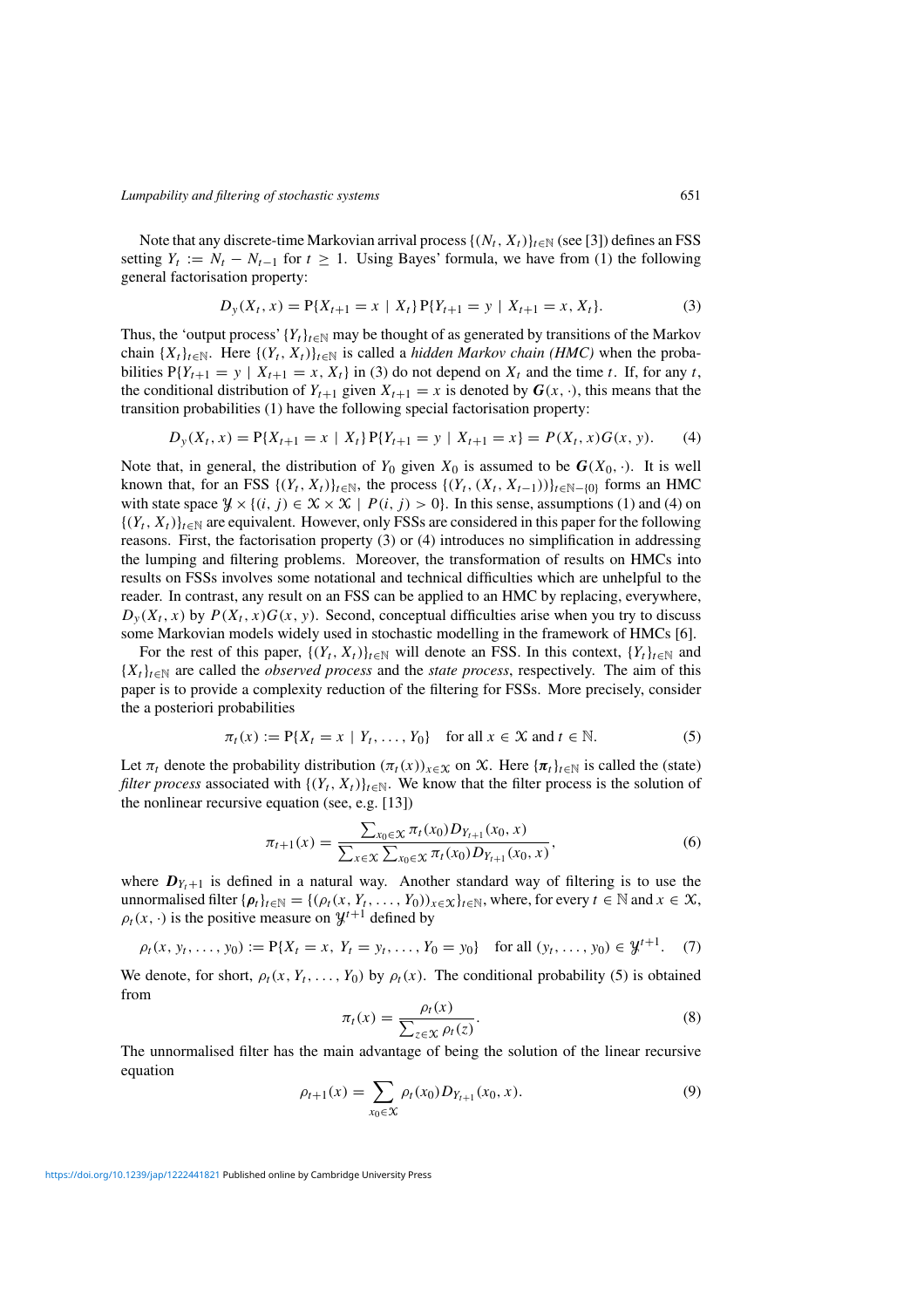We are interested in computing the filter associated with the function  $\{g(X_t)\}_{t\in\mathbb{N}}$  of the Markov chain  ${X_t}_{t \in \mathbb{N}}$ , where card $(g(\mathcal{X})) <$  card $(\mathcal{X})$ , that is,

$$
\hat{\pi}_t(w) := \mathbb{P}\{g(X_t) = w \mid Y_t, \dots, Y_0\} \quad \text{for all } w \in g(\mathcal{X}).
$$

We introduce the unnormalised filter  $\{\hat{\rho}_t\}_{t\in\mathbb{N}} = \{(\hat{\rho}_t(w, Y_t, \dots, Y_0))_{w \in g(\mathcal{X})}\}_{t\in\mathbb{N}}$  associated with the lumped process  $\{g(X_t)\}_{t\in\mathbb{N}}$ , that is,  $\hat{\rho}_t(w, y_t, \ldots, y_0)$  is defined, as in (7), by

$$
\hat{\rho}_t(w, y_t, \dots, y_0) := P\{g(X_t) = w, Y_t = y_t, \dots, Y_0 = y_0\}.
$$
\n(10)

Using the same convention as in (8), we have

$$
\hat{\pi}_t(w) = \frac{\hat{\rho}_t(w)}{\sum_{z \in g(x)} \hat{\rho}_t(z)}.
$$

The problem here is that  $\{(Y_t, g(X_t))\}_{t\in\mathbb{N}}$  is not an FSS in general, so we cannot use a linear recursive equation as in (9) for the computation of the unnormalised filter  $\{\hat{\rho}_t\}_{t\in\mathbb{N}}$  of  $\{g(X_t)\}_{t\in\mathbb{N}}$ . The purpose of this paper is to propose conditions under which  $\{\hat{\rho}_t\}_{t\in\mathbb{N}}$  could be derived using  $card(g(\mathcal{X}))$ -dimensional matrix computations. A direct way is to look for conditions under which  $\{(Y_t, g(X_t))\}_{t\in\mathbb{N}}$  is an FSS, so that the filter  $\{\hat{\pi}_t\}_{t\in\mathbb{N}}$  and the unnormalised filter  $\{\hat{\rho}_t\}_{t\in\mathbb{N}}$ satisfy a recursive equation as in (6) and, respectively, (9). A related problem was discussed in [21] for HMCs. In [21], a concept of strong lumpability for HMCs was defined. In that paper a general procedure for testing lumpability and deriving the associated lumped states was described. The present paper briefly discusses lumpability for FSSs using a somewhat more explicit relationship between lumpability of MCs and FSSs. Recalling that the focus is on the dynamics of the filter of lumped FSSs, the main contributions of the paper are as follows.

- 1. The lumped filter  $\{\hat{\rho}_t\}_{t\in\mathbb{N}}$  has linear dynamics irrespective of the probability distribution of  $(Y_0, X_0)$  if and only if the FSS is strongly lumpable with respect to the function g.
- 2. A new condition is introduced for the unnormalised filter to have linear dynamics for some specific probability distributions of  $(Y_0, X_0)$ . Furthermore, this condition asserts that the filter  $\{\pi_t\}_{t\in\mathbb{N}}$  can be computed directly from the lumped filter  $\{\hat{\pi}_t\}_{t\in\mathbb{N}}$ .

In Section 2 we revisit the basic results on lumpability of Markov chains in order to discuss the lumpability of FSSs in Section 3. The fact that the lumped filter  $\{\hat{\rho}_t\}_{t\in\mathbb{N}}$  has linear dynamics if and only if the FSS is strongly lumpable is proven in Theorem 2. This new condition requiring  ${\{\hat{\rho}_t\}}_{t\in\mathbb{N}}$  to have linear dynamics for a specific probability distribution of  $(Y_0, X_0)$  is introduced in Subsection 3.2, where we also show that, when this property is true, the filter  ${\{\pi_t\}}_{t\in\mathbb{N}}$  for the original FSS can be computed directly from the lumped filter  $\{\hat{\pi}_t\}_{t \in \mathbb{N}}$ . In Section 4 we discuss the problem of approximating an MC or an FSS by a strongly lumpable one, and propose algorithms for computing such approximations.

# **2. Lumpable Markov chains**

Let  $\{Z_t\}_{t\in\mathbb{N}}$  be a homogeneous Markov chain with state space  $\mathcal{Z} = \{1, \ldots, N\}$ . Consider a function f from Z into  $f(Z) = \{1, ..., n\}$  with  $n < N$ . Such a map is called a *lumping map*. For notational convenience, f is assumed to be nondecreasing. This function defines a partition  $\mathcal{Z}_i$ ,  $i = 1, \ldots, n$ , of  $\mathcal{Z}_i$ , where  $\mathcal{Z}_i := f^{-1}(\{i\})$ . The number of states in the subset  $Z_i$  is denoted by  $N_i$ . We define the *lumping matrix* associated with this partition as the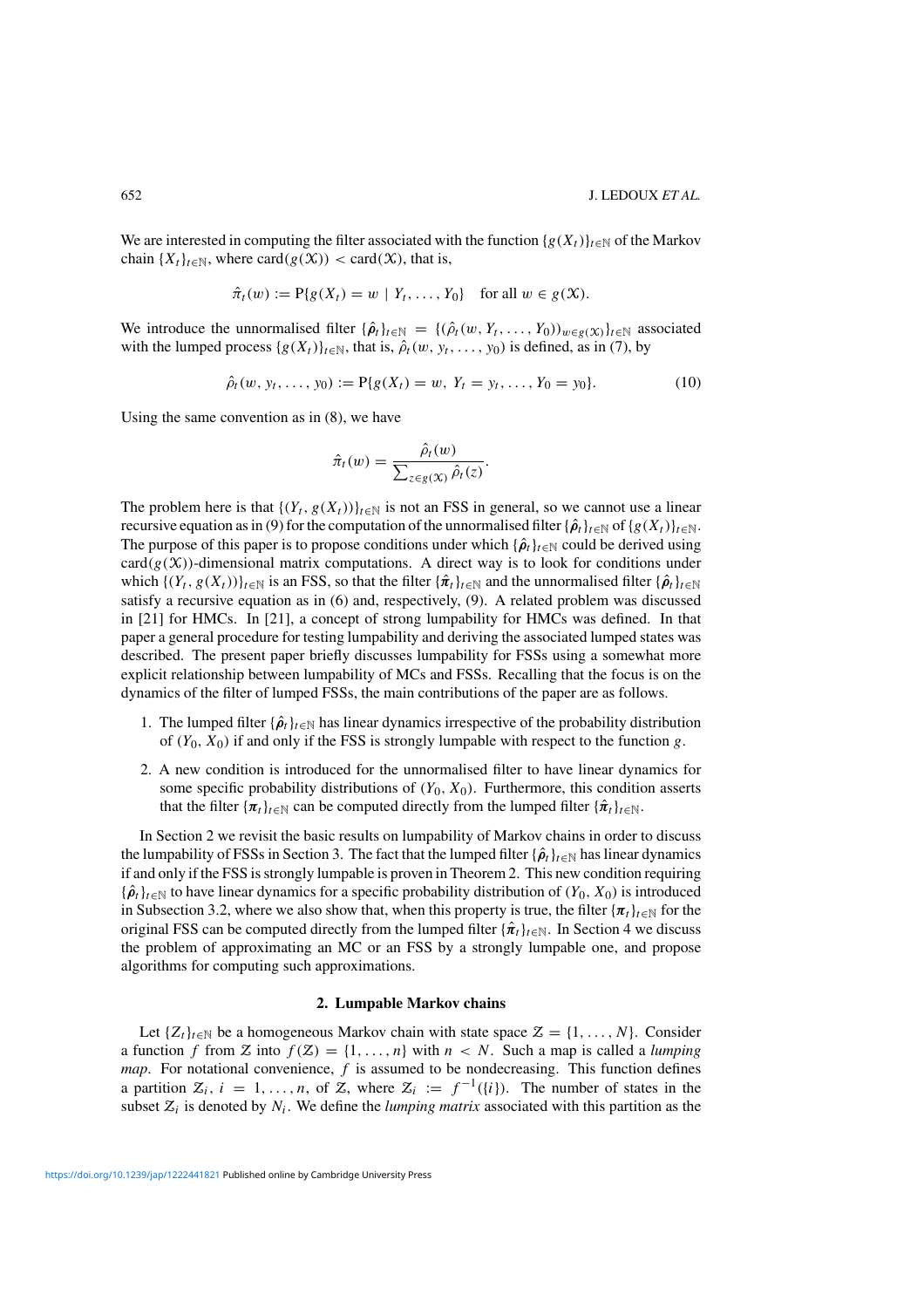$N \times n$  matrix *L*, where  $L(j, i) = 1$  when  $j \in \mathcal{Z}_i$  and 0 elsewhere. Next, we introduce the  $n \times N$  matrix  $U$ ,

$$
\boldsymbol{U} := (\boldsymbol{L}^\top \boldsymbol{L})^{-1} \boldsymbol{L}^\top = \text{diag}\bigg(\frac{1}{N_i}\bigg)^{-1} \boldsymbol{L}^\top. \tag{11}
$$

The *i*th row of  $U$  is an N-dimensional probability vector which has precisely  $N_i$  nonzero elements, each with identical value  $1/N_i$ . Let *Q* be the  $N \times N$  transition matrix of  $\{Z_t\}_{t \in \mathbb{N}}$ . Let **0** and **1** denote a matrix or vector in which each entry is equal to 0 or 1, respectively, with their dimensions being defined by the context. Any vector is a row vector. In particular, the linear space ker(*L*) is defined by the set of vectors  $v \in \mathbb{R}^N$  such that  $vL = 0$ . We will denote by  $I_k$  the  $k \times k$  identity matrix.

The Markov chain  $\{Z_t\}_{t \in \mathbb{N}}$  is said to be *lumpable* with respect to the function f and a specified initial distribution of  $Z_0$  if  $\{f(Z_t)\}_{t\in\mathbb{N}}$  is a homogeneous Markov chain. The Markov chain is said to be *strongly lumpable* with respect to  $f$  if it is lumpable with respect to  $f$  for every probability distribution of  $Z_0$ .

**Lemma 1.** *The following statements are equivalent for*  $\{Z_t\}_{t\in\mathbb{N}}$  *to be strongly lumpable.* 

(a) *For all*  $w_1, w_2 \in f(\mathcal{Z})$ ,

$$
P\{f(Z_{t+1}) = w_2 \mid Z_t = z_1\} = P\{Z_{t+1} \in f^{-1}(w_2) \mid Z_t = z_1\} = \sum_{z_2 \in f^{-1}(w_2)} Q(z_1, z_2)
$$

*is independent of*  $z_1 \in f^{-1}(w_1)$ *; this conditional probability defines the transition probability from*  $w_1$  *to*  $w_2$  *for the Markov chain* { $f(Z_t)$ } $_{t \in \mathbb{N}}$ *.* 

(b) *The transition matrix Q has the following block structure:*

$$
Q=\begin{pmatrix} Q_{11} & \cdots & Q_{1n} \\ \vdots & & \vdots \\ Q_{n1} & \cdots & Q_{nn} \end{pmatrix},
$$

*where*  $Q_{ij}$  *is an*  $N_i \times N_j$  *matrix which satisfies*  $Q_{ij} \mathbf{1}^\top = q_{ij} \mathbf{1}^\top$  *for some nonnegative constant*  $q_{ij}$ *. The matrix*  $\hat{\mathbf{Q}} := (q_{ij})_{i,j=1,\dots,n}$  *is stochastic.* 

- (c)  $QL = LUQL$ .
- (d) ker $(L)$  $Q \subset \text{ker}(L)$ .
- (e) ker $(L) \subset \text{ker}(QL)$ .
- (f) Let  $V^{\top} = \{v_1^{\top}, \ldots, v_N^{\top}\}\$ , where the  $v_i$  are the right singular vectors of  $L^{\top}$ . We have

$$
VQV^{\top} = \begin{pmatrix} B_{11} & B_{12} \\ 0 & B_{22} \end{pmatrix}, \tag{12}
$$

*where*  $\mathbf{B}_{11} \in \mathbb{R}_+^{n \times n}$ *.* 

*In this case,*  $\{f(Z_t)\}_{t\in\mathbb{N}}$  *is a Markov chain with transition matrix*  $\hat{Q} := UQL$ *.* 

Conditions (d) and (f) were proved in [21] for  $n = 2$ . Condition (d) for any  $n \ge 2$  was derived in [10] from a very general criterion for a function of a Markov chain to be a Markov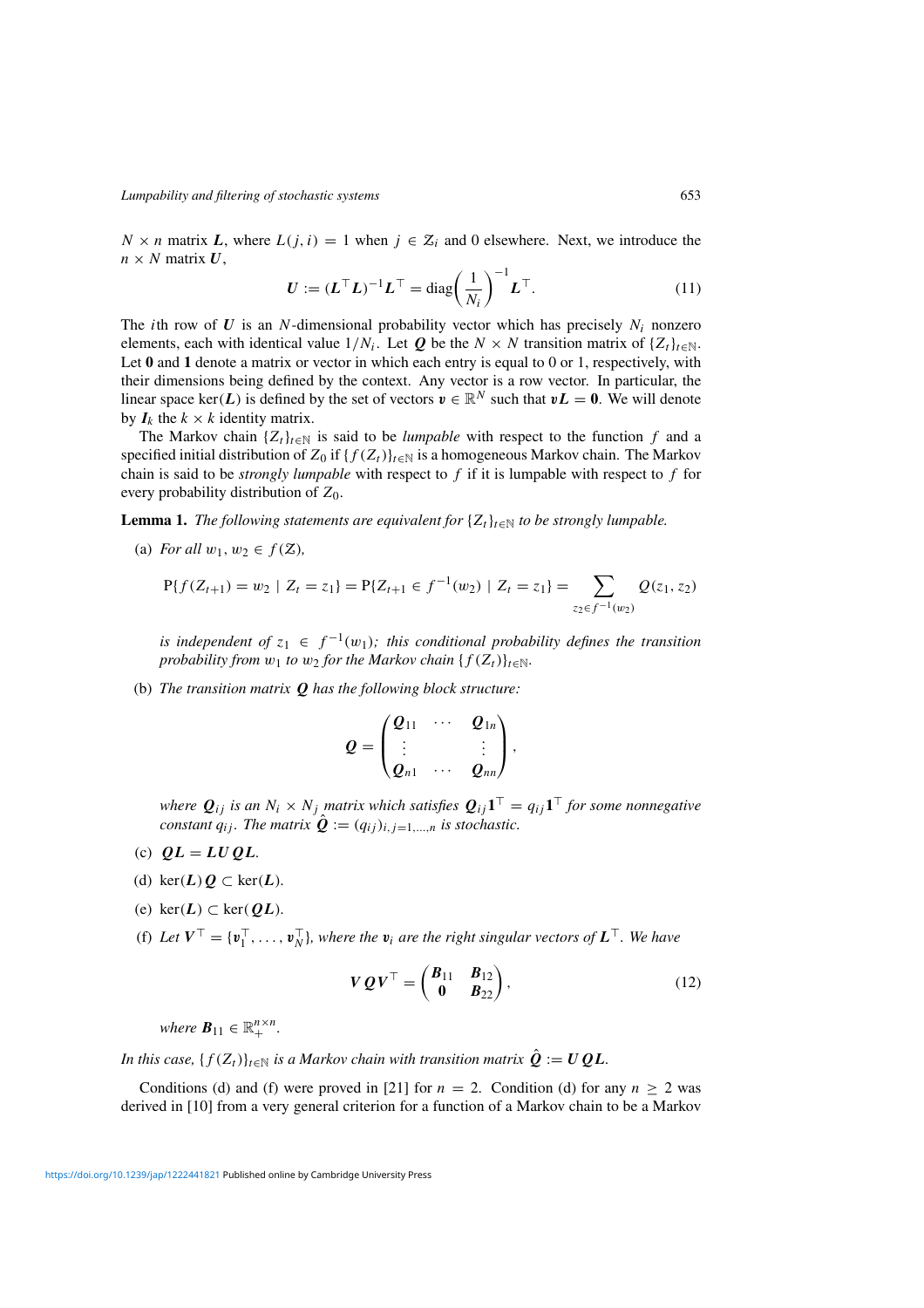chain. That condition (f) for strong lumpability is valid for any  $n \geq 2$  is proved in Appendix A. The other criteria are reviewed from [10, Theorem 10].

Now we introduce another criterion for  $\{f(Z_t)\}_{t\in\mathbb{N}}$  to be Markovian for some probability distribution of  $Z_0$ . It was stated in [12] for finite state spaces and generalised in [16] for general state spaces.

**Definition 1.** ( $[10]$ .) Let *L* be the lumping matrix associated with lumping map f. A stochastic matrix *Q* is called an R-P matrix if there exist an  $n \times N$  stochastic matrix  $\Lambda$  such that

$$
\Lambda L = I_n \quad \text{and} \quad \Lambda Q = \Lambda Q L \Lambda.
$$

The following lemma states a known result on the lumpability of a Markov chain whose transition matrix is an R-P matrix. In this case, note that the Markov property of  $\{f(Z_t)\}_{t\in\mathbb{N}}$ depends on the probability distribution of  $Z_0$ . This is a so-called *weak lumpability* condition [12].

**Lemma 2.** Let  $\{Z_t\}_{t\in\mathbb{N}}$  be a Markov chain with an R-P transition matrix Q. Then the process  ${f (Z_t)}_{t \in \mathbb{N}}$  *is a Markov chain when the probability of*  $Z_0$  *is any convex combination of the n rows of matrix*  $\Lambda$ *. Moreover, its transition matrix is given by*  $\hat{Q} = \Lambda Q L$ *.* 

When an MC has an R-P transition matrix with  $\Lambda$  defined as in (11), it is said to be exactly lumpable [4]. See [10] for further properties of Markov chains with an R-P transition matrix.

Lumpability of MCs has been found to be relevant in various areas (see, e.g. [2], [9], [14], and [20]). This is especially true in performance evaluation, where various modelling formalisms (e.g. stochastic automata networks, Petri nets, and algebra processes) have been developed for model simplification. Every model specified by these formalisms has an underlying (continuous-time) MC, but, in general, with a very large state space. Thus, one objective is to avoid having to generate such a Markov graph. Therefore, the focus is on equivalence relations between basic objects of the formalism and on the development of efficient algorithms to aggregate equivalence classes. It is well known that some concepts of equivalence relations are directly connected to lumpability of the underlying MC (see, e.g. [7] and [11] for strong lumpability and [19] for the R-P condition, and the references therein). But, in some sense, the lumpability of an MC is only used through the fundamental results given in [12] (statements (a)–(c) of Lemma 1 or Lemma 2). In this way, the main contribution to the theory of lumpability of MCs is an efficient algorithm to find the optimal (strong) lumping map associated with an MC [5]. It will be clear from the next section that lumpability concepts for FSSs are directly related to lumpability for the bivariate MC. Thus, we do not contribute here to the theory of lumpability through new criteria, but we recall some equivalent forms which are not well known. The aim of the paper is to investigate the connection between lumpability and the dynamics of filters for FSSs.

## **3. Lumpable finite stochastic systems and filtering**

In the special case of an HMC, Spreij [17] discussed the conditions under which the observed process  ${Y_t}_{t \in \mathbb{N}}$  is a Markov chain. The state process was assumed to be irreducible. This problem was solved in [10] under no particular assumption. The basic idea was to interpret the process  $\{Y_t\}_{t\in\mathbb{N}}$  as the function  $f(Y_t, X_t) = Y_t$  of the Markov chain  $\{(Y_t, X_t)\}_{t\in\mathbb{N}}$  and to use the criteria for lumpability of Markov chains. A similar idea, though not explicitly stated, was used in [21] to discuss the problem that we are interested in. Indeed, we are concerned here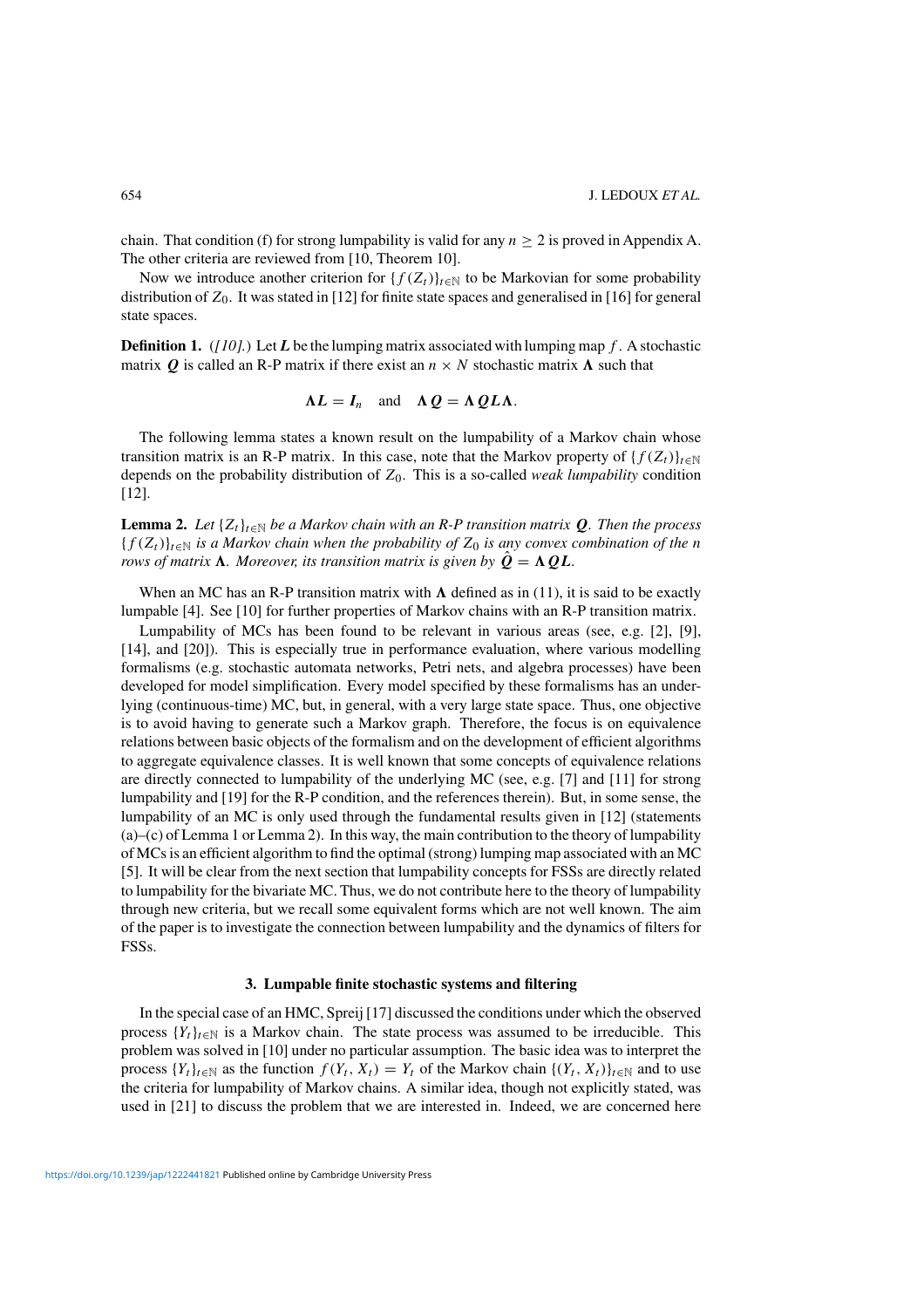with the function  $f(Y_t, X_t) = (Y_t, g(X_t))$  of the Markov chain  $\{(Y_t, X_t)\}_{t \in \mathbb{N}}$ , where g is some lumping map for the Markov chain  $\{X_t\}_{t\in\mathbb{N}}$ .

**Definition 2.** An FSS  $\{(Y_t, X_t)\}_{t \in \mathbb{N}}$  is said to be lumpable with respect to the lumping map g from X into  $g(X)$  if  $\{(Y_t, g(X_t))\}_{t\in\mathbb{N}}$  is an FSS for some probability distribution of  $(Y_0, X_0)$ . An FSS  $\{(Y_t, X_t)\}_{t\in\mathbb{N}}$  is said to be strongly lumpable with respect to g if it is lumpable with respect to g for every probability distribution of  $(Y_0, X_0)$ .

When an FSS is lumpable, note that both of the following conditions are satisfied: (i)  $\{(Y_t, X_t)\}_{t \in \mathbb{N}}$  is lumpable with respect to the function  $f(y, x) = (y, g(x))$  from  $\mathcal{Y} \times \mathcal{X}$  into  $\mathcal{Y} \times g(\mathcal{X})$  and (ii) the Markov chain  $\{(Y_t, g(X_t))\}_{t \in \mathbb{N}}$  is lumpable with respect to the function  $f(y, x) = x$  from  $\mathcal{Y} \times g(\mathcal{X})$  into  $g(\mathcal{X})$  (the lumpability property above is relative to the same probability distribution of  $(Y_0, X_0)$ . However, the converse is not correct because the second condition only asserts that the conditional probabilities

$$
P\{g(X_{t+1}) = w_{t+1} \mid Y_t = y_t, \ g(X_t) = w_t\}
$$

are independent of  $y_t$ .

For the rest of this paper,  $\{(Y_t, X_t)\}_{t\in\mathbb{N}}$  denotes an FSS with finite state space  $\mathcal{Y} \times \mathcal{X} =$  $\{1,\ldots,M\}\times\{1,\ldots,N\}$  and g denotes a lumping map from X into  $g(\mathcal{X}) = \{1,\ldots,n\}$ . Recall that the transition matrix *P* of the Markov chain  $\{X_t\}_{t\in\mathbb{N}}$  is given by  $\sum_{y\in\mathcal{Y}} D_y$  (see (2)).

#### **3.1. Strong lumpability for FSSs**

Let us introduce our main result on the strong lumpability of FSSs.

**Theorem 1.** Let L be the lumping  $N \times n$  matrix associated with g. The FSS  $\{(Y_t, X_t)\}_{t \in \mathbb{N}}$ *is strongly lumpable with respect to* g *if and only if any of the following conditions are satisfied.*

(a) *For every*  $y \in \mathcal{Y}$  *and all*  $w_1, w_2 \in g(\mathcal{X})$ *,* 

$$
P{Y_{t+1} = y, g(X_{t+1}) = w_2 \mid X_t = x_1} = \sum_{x_2 \in g^{-1}(w_2)} D_y(x_1, x_2)
$$
 (13)

*is independent of*  $x_1 \in g^{-1}(w_1)$ *.* 

(b) *For each*  $y \in \mathcal{Y}$ *, the*  $N \times N$  *matrix*  $\mathbf{D}_y$  *has the following block structure:* 

$$
D_{y} = \begin{pmatrix} E_{11}(y) & \cdots & E_{1n}(y) \\ \vdots & & \vdots \\ E_{n1}(y) & \cdots & E_{nn}(y) \end{pmatrix}, \qquad (14)
$$

*where*  $E_{ii}(y)$  *is an*  $N_i \times N_j$  *matrix which satisfies* 

$$
\boldsymbol{E}_{ij}(y)\mathbf{1}^{\top} = d_{ij}(y)\mathbf{1}^{\top}
$$
\n(15)

*for some nonnegative constant*  $d_{ij}(y)$ *. The matrices*  $\hat{\mathbf{D}}_y := (d_{ij}(y))_{i,j=1,\dots,n}$ ,  $y \in \mathcal{Y}$ *,* are such that  $\sum_{\mathbf{y}} \hat{\bm{D}}_{\mathbf{y}}$  is a stochastic matrix.

(c) *For every*  $y \in \mathcal{Y}$ ,

$$
D_y L = L U D_y L, \qquad (16)
$$

*where*  $\boldsymbol{U} := (\boldsymbol{L}^\top \boldsymbol{L})^{-1} \boldsymbol{L}^\top$ .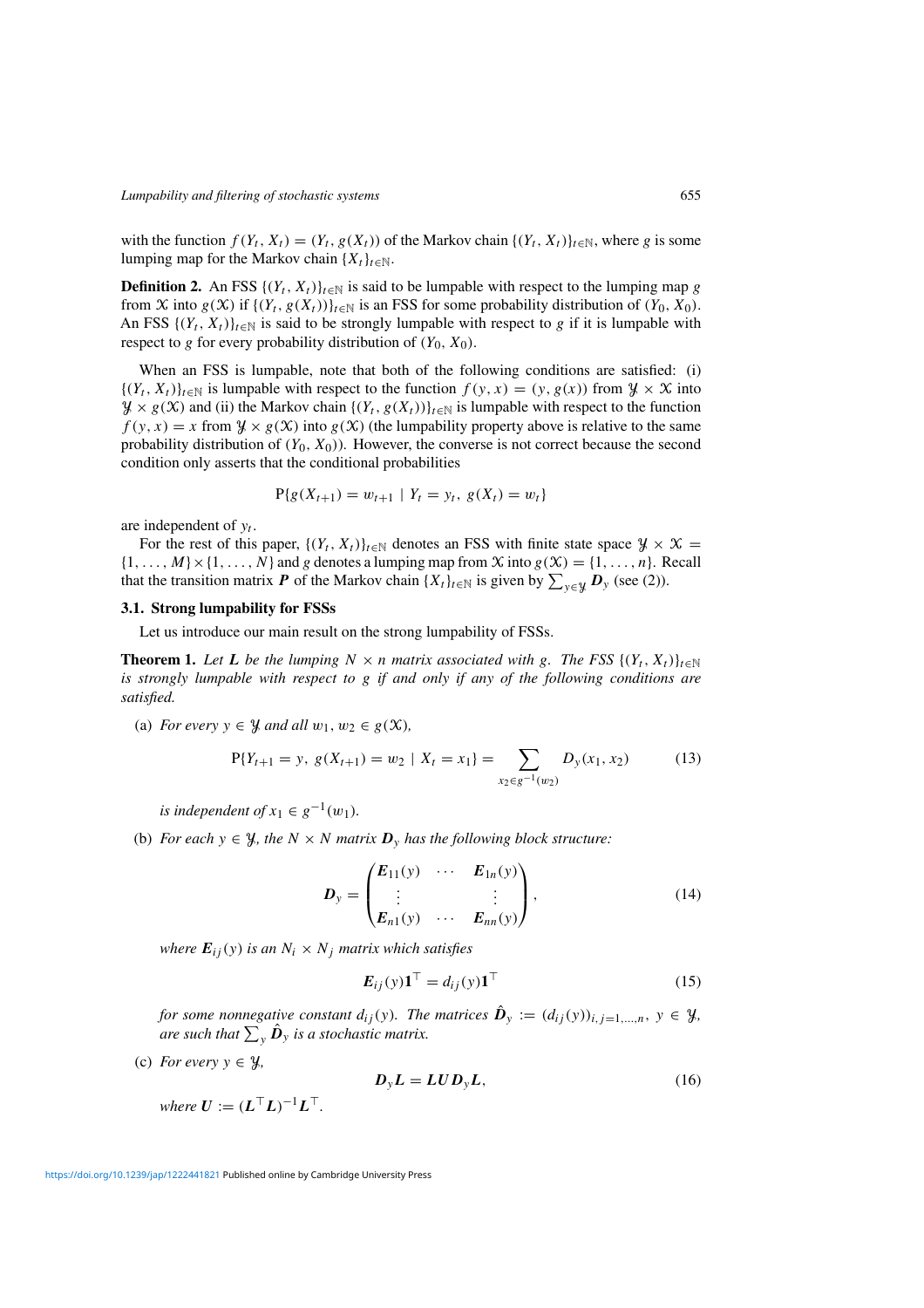- (d) *For every*  $y \in \mathcal{Y}$ , ker $(L)D_y \subset \text{ker}(L)$ .
- (e) *For every*  $y \in \mathcal{Y}$ , ker( $L$ )  $\subset$  ker( $D_yL$ ).
- (f) *Set*  $V^{\top} := \{v_1^{\top}, \ldots, v_N^{\top}\}\$ , where the  $v_i$  are the right singular vectors of  $L^{\top}$ . Then we *have, for any*  $y \in \mathcal{Y}$ ,

$$
V D_y V^\top = \begin{pmatrix} B_y & R_y \\ 0 & Z_y \end{pmatrix},
$$

*where the* By *are nonnegative.*

*Moreover,*  $\{(Y_t, g(X_t))\}_{t\in\mathbb{N}}$  *is an FSS with characteristic matrices*  $(\hat{\boldsymbol{D}}_v, y \in \mathcal{Y})$  *given by* 

$$
\hat{\boldsymbol{D}}_{y} := \boldsymbol{U} \boldsymbol{D}_{y} \boldsymbol{L} \quad \text{with} \quad \boldsymbol{U} := (\boldsymbol{L}^{\top} \boldsymbol{L})^{-1} \boldsymbol{L}^{\top}.
$$
 (17)

*Proof.* The main step is to verify that the FSS  $\{(Y_t, X_t)\}_{t \in \mathbb{N}}$  is strongly lumpable if and only if it is strongly lumpable as a Markov chain. The direct statement is obvious from the definition of an FSS. Now, assume that the Markov chain  $\{(Y_t, X_t)\}_{t\in\mathbb{N}}$  is strongly lumpable. From the first statement of Lemma 1, this is equivalent to the statement that, for every  $y \in \mathcal{Y}$ , and all  $w_1, w_2 \in g(\mathfrak{X}),$ 

$$
P{Y_{t+1} = y_1, g(X_{t+1}) = w_2 \mid Y_t = y_0, X_t = x_1}
$$
\n(18)

is independent of  $x_1 \in g^{-1}(w_1)$ . Since  $\{(Y_t, X_t)\}_{t \in \mathbb{N}}$  is an FSS, the probabilities above are independent of y<sub>0</sub>. Therefore,  $\{(Y_t, g(X_t))\}_{t\in\mathbb{N}}$  is an FSS for any probability distribution of  $(Y_0, X_0)$  and  $\{(Y_t, X_t)\}_{t \in \mathbb{N}}$  is strongly lumpable as an FSS.

Next, the equivalence of statements  $(a)$ – $(f)$  is deduced from the six equivalent conditions of Lemma 1 for the Markov chain  $\{(Y_t, X_t)\}_{t \in \mathbb{N}}$  to be strongly lumpable (see Appendix B).

**Comment 1.** In this paper we do not discuss the continuous-time counterpart of FSSs. But, time discretisation by the standard uniformisation technique will provide the corresponding lumpability results for continuous-time FSSs. In this context, the entries of matrix  $D_y$  for an FSS must be interpreted as transition rates between states of the bivariate MC defining an FSS. Then, entries of matrix  $D<sub>y</sub>$  are very similar to the labels of the derivation graph for a component in a performance evaluation process algebra (PEPA) model, this graph being the basis of generating the underlying continuous-time MC. In this framework, relation (13) may be thought of as the basic equality to define the concept of strong equivalence for PEPA. Note that such a relation is considered as a definition and it is shown that strong equivalence for PEPA implies strong lumpability of the underlying MC. In this way, this corresponds to the fact that Theorem 1(a) (or, basically, Theorem 1(b)) implies that the FSS is strongly lumpable with respect to g. We refer the reader to [7] and [11] for details and connections to other stochastic process algebras.

**Comment 2.** When  $\{(Y_t, X_t)\}_{t \in \mathbb{N}}$  is an HMC, we know from (4) that

$$
D_{y} = P \operatorname{diag}(G(\cdot, y))
$$

and the probability distribution of  $(Y_0, X_0)$  is given by

(*β* diag(*G*(·, 1)), . . . , *β* diag(*G*(·, M))),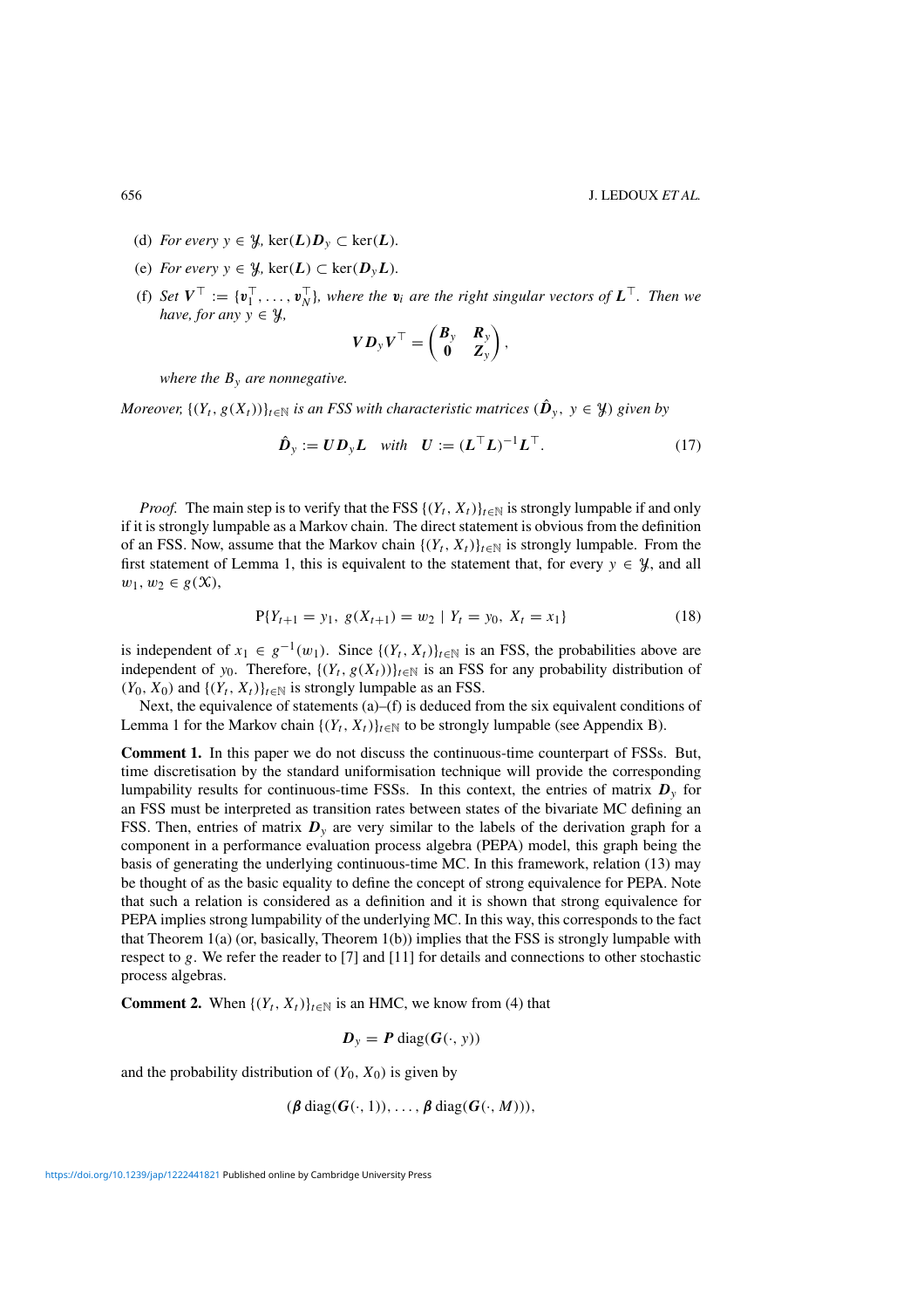where  $\beta$  is the probability distribution of  $X_0$ . In general, the requirement that  $\{(Y_t, g(X_t))\}_{t\in\mathbb{N}}$ is a Markov chain for every distribution of  $X_0$  is weaker than the Markov property of  $\{(Y_t, g(X_t))\}_{t\in\mathbb{N}}$  for every probability distribution of  $(Y_0, X_0)$ .

**Comment 3.** In contrast to the Markov chain case, the 'off-diagonal' condition,

(C) for every  $y \in \mathcal{Y}$  and all  $w_1 \neq w_2 \in g(\mathcal{X})$ , the probability  $\sum_{x_2 \in g^{-1}(w_2)} D_y(x_1, x_2)$  is independent of  $x_1 \in g^{-1}(w_1)$ ,

does not assert that the FSS is strongly lumpable (see Example 1, below). The definition in [21, p. 2301] for an HMC to be (strongly) lumpable must be replaced by Theorem 1(a).

The main result of this subsection states that the strong lumpability condition provides the only way of ensuring that the unnormalised lumped filter  $\{\hat{\rho}_t\}_{t\in\mathbb{N}}$  has linear dynamics.

**Theorem 2.** Let  $\{(Y_t, X_t)\}_{t\in\mathbb{N}}$  be an FSS with characteristic matrices  $(D_y, y \in \mathcal{Y})$ . Consider *the lumping map g with*  $N \times n$  *matrix*  $L$ *, and let*  $\{\hat{\rho}_t\}_{t \in \mathbb{N}}$  *be the associated unnormalised lumped filter. Then the following statements are equivalent.*

(a) *For any probability distribution of*  $(Y_0, X_0)$ ,  $\{\hat{\rho}_t\}_{t \in \mathbb{N}}$  *has the linear dynamics* 

$$
\hat{\rho}_{t+1} = \hat{\rho}_t \hat{D}_{Y_{t+1}} \quad \text{for all } t \ge 0 \tag{19}
$$

*for some family of n*  $\times$  *n nonnegative matrices*  $\hat{D}_y$ ,  $y \in \mathcal{Y}$ , such that  $\sum_{y \in \mathcal{Y}} \hat{D}_y$  is a *stochastic matrix.*

- (b)  $\{(Y_t, X_t)\}_{t\in\mathbb{N}}$  *is a strongly lumpable FSS with respect to g.*
- (c)  $\{(Y_t, X_t)\}_{t \in \mathbb{N}}$  *is a strongly lumpable Markov chain with respect to g.*

*As a result, under any of the equivalent conditions of Theorem 1, the filter*  $\{\hat{\pi}_t\}_{t\in\mathbb{N}}$  *associated with the lumped process*  $\{g(X_t)\}_{t\in\mathbb{N}}$  *is given by* 

$$
\hat{\pmb{\pi}}_t = \frac{\hat{\pmb{\rho}}_t}{\hat{\pmb{\rho}}_t \mathbf{1}^\top},
$$

*where the unnormalised filter*  $\{\hat{\rho}_t\}_{t\in\mathbb{N}}$  *satisfies* (19) with  $\hat{D}_y = U D_y L$ ,  $y \in \mathcal{Y}$ .

*Proof.* The equivalence of statements (b) and (c) has been checked in the proof of Theorem 1. It is immediate from Theorem 1 that statement (b) implies statement (a). Indeed, if any of the four conditions in Theorem 1 is satisfied then  $\{(Y_t, g(X_t))\}_{t\in\mathbb{N}}$  is an FSS with characteristic matrices ( $\hat{\bm{D}}_y, y \in \mathcal{Y}$ ) whatever the probability distribution of  $(Y_0, X_0)$ . Thus, the unnormalised filter satisfies a linear equation of the type (9), that is (19). A direct calculation may give some insight into this fact. Let  $\{\hat{\rho}_t\}_{t\in\mathbb{N}}$  be the unnormalised filter associated with the Markov chain  $\{(Y_t, X_t)\}_{t\in\mathbb{N}}$ . It follows, from (7) and (10), that  $\{\rho_t\}_{t\in\mathbb{N}}$  and  $\{\hat{\rho}_t\}_{t\in\mathbb{N}}$  are always related by

$$
\hat{\rho}_t = \rho_t L \quad \text{for all } t \ge 0. \tag{20}
$$

Then we can write, for every  $t > 0$ ,

$$
\hat{\rho}_{t+1} = \rho_{t+1} L
$$
\n
$$
= \rho_t D_{Y_{t+1}} L \qquad \text{from (9)}
$$
\n
$$
= \rho_t L U D_{Y_{t+1}} L \qquad \text{from (16)}
$$
\n
$$
= \hat{\rho}_t U D_{Y_{t+1}} L \qquad \text{from (20)}
$$
\n
$$
= \hat{\rho}_t \hat{D}_{Y_{t+1}} \qquad \text{from (17)}.
$$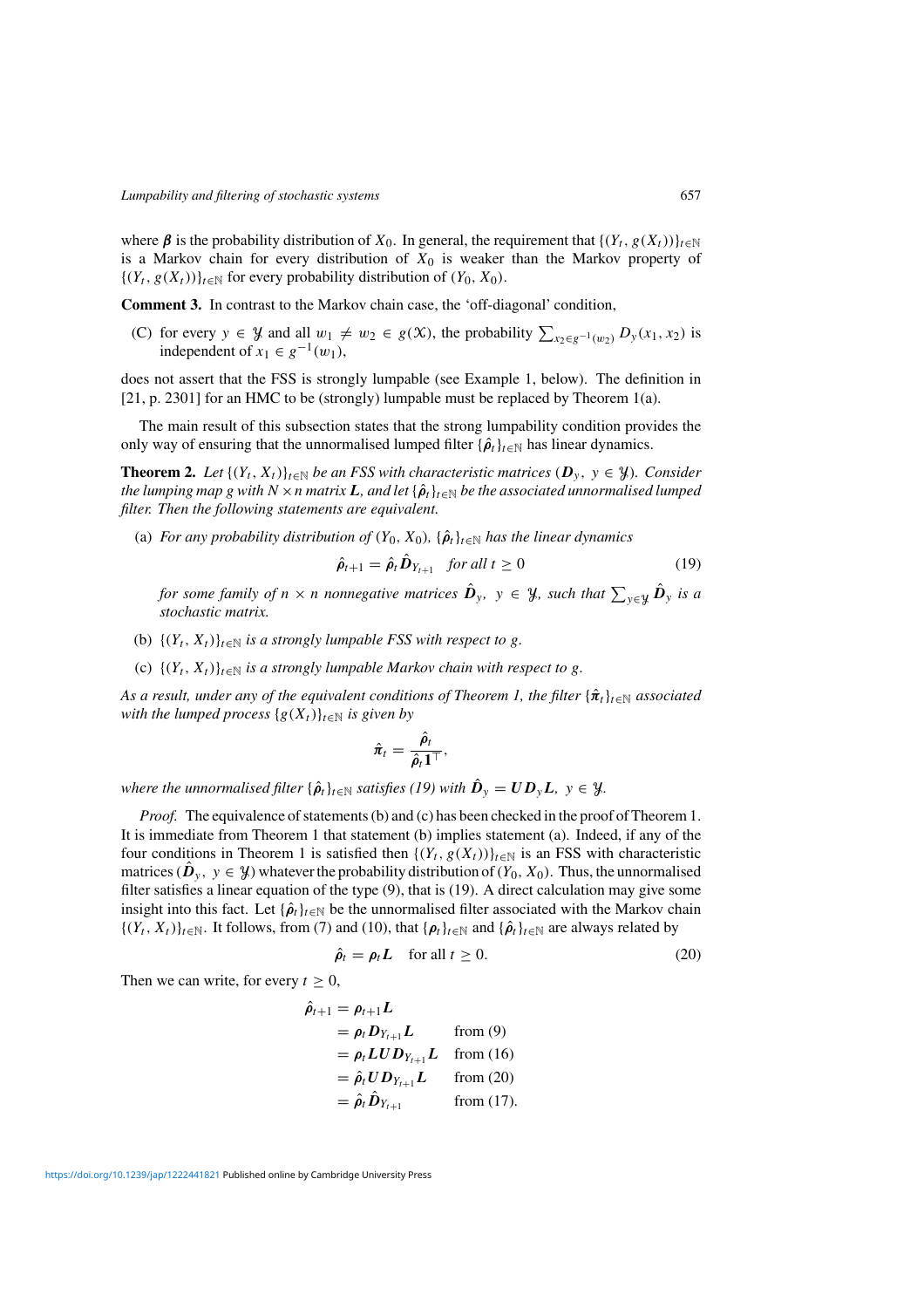It remains to prove that statement (a) implies statement (b). This involves checking that statement (a) implies that, for any probability distribution of  $(Y_0, X_0)$ , the unnormalised filter  $\{\rho_t\}_{t\in\mathbb{N}}$  satisfies the set of linear equations

$$
\rho_t(D_{Y_{t+1}}L - L\hat{D}_{Y_{t+1}}) = 0 \quad \text{for all } t \ge 0.
$$
 (21)

Indeed, we know from the algebraic manipulation above that, for any  $t \geq 0$ ,

$$
\hat{\rho}_{t+1} = \rho_t D_{Y_{t+1}} L,
$$

and it follows from condition (19) that

$$
\hat{\rho}_{t+1} = \hat{\rho}_t \hat{D}_{Y_{t+1}} = \rho_t L \hat{D}_{Y_{t+1}}.
$$

Combining the two representations of  $\hat{\rho}_{t+1}$ , we obtain (21).

Now we can write

$$
\pmb{\rho}_0 = \sum_{y_0 \in \mathcal{Y}} \mathbb{1}_{\{Y_0 = y_0\}} \pmb{\alpha}_{y_0},
$$

where  $\alpha_{y_0} = (\mathbb{P}{Y_0 = y_0, X_0 = x_0})_{x_0 \in \mathcal{X}}$  and  $1_{\{\cdot\}}$  is the indicator function. If we consider any probability distribution for  $(Y_0, X_0)$ , it is clear that

$$
\mathrm{span}(\pmb{\alpha}_{y_0},\ y_0\in\mathcal{Y})=\mathbb{R}^N.
$$

It follows from (21) that

$$
\boldsymbol{\alpha}(\boldsymbol{D}_{Y_1}\boldsymbol{L}-\boldsymbol{L}\hat{\boldsymbol{D}}_{Y_1})=\boldsymbol{0} \quad \text{for all } \boldsymbol{\alpha} \in \mathbb{R}^N
$$

or, for all  $y_1 \in \mathcal{Y}$ ,

$$
\boldsymbol{D}_{y_1}\boldsymbol{L}-\boldsymbol{L}\boldsymbol{\hat{D}}_{y_1}=\boldsymbol{0}.
$$

Also, for any  $y_1 \in \mathcal{Y}$ , the equality  $D_{y_1}L = L\hat{D}_{y_1}$  implies that  $UD_{y_1}L = UL\hat{D}_{y_1} = \hat{D}_{y_1}$ . Then  $\{(Y_t, X_t)\}_{t \in \mathbb{N}}$  is a strongly lumpable FSS with respect to g from Theorem 1.

**Example 1.** Let us consider the following HMC (see (4)) with  $N = 3$ ,  $M = 2$ , the lumping map  $g(1) = 1, g(2) = g(3) = 2$ , and the matrices

$$
P = \begin{pmatrix} \frac{1}{2} & \frac{1}{3} & \frac{1}{6} \\ \frac{1}{4} & \frac{1}{2} & \frac{1}{4} \\ \frac{1}{4} & \frac{1}{3} & \frac{5}{12} \end{pmatrix}, \qquad G = \begin{pmatrix} \frac{1}{2} & \frac{1}{5} & \frac{1}{5} \\ \frac{1}{2} & \frac{4}{5} & \frac{4}{5} \end{pmatrix}, \qquad L = \begin{pmatrix} 1 & 0 \\ 0 & 1 \\ 0 & 1 \end{pmatrix}.
$$

This gives an FSS with characteristic matrices

$$
D_1 = P \operatorname{diag}(G(\cdot, 1)) \quad \text{and} \quad D_2 = P \operatorname{diag}(G(\cdot, 2))
$$

as follows:

$$
D_1 = \begin{pmatrix} \frac{1}{4} & \frac{1}{15} & \frac{1}{30} \\ \frac{1}{8} & \frac{1}{10} & \frac{1}{20} \\ \frac{1}{8} & \frac{1}{15} & \frac{1}{12} \end{pmatrix}, \qquad D_2 = \begin{pmatrix} \frac{1}{4} & \frac{4}{15} & \frac{2}{15} \\ \frac{1}{8} & \frac{2}{5} & \frac{1}{5} \\ \frac{1}{8} & \frac{4}{15} & \frac{1}{3} \end{pmatrix},
$$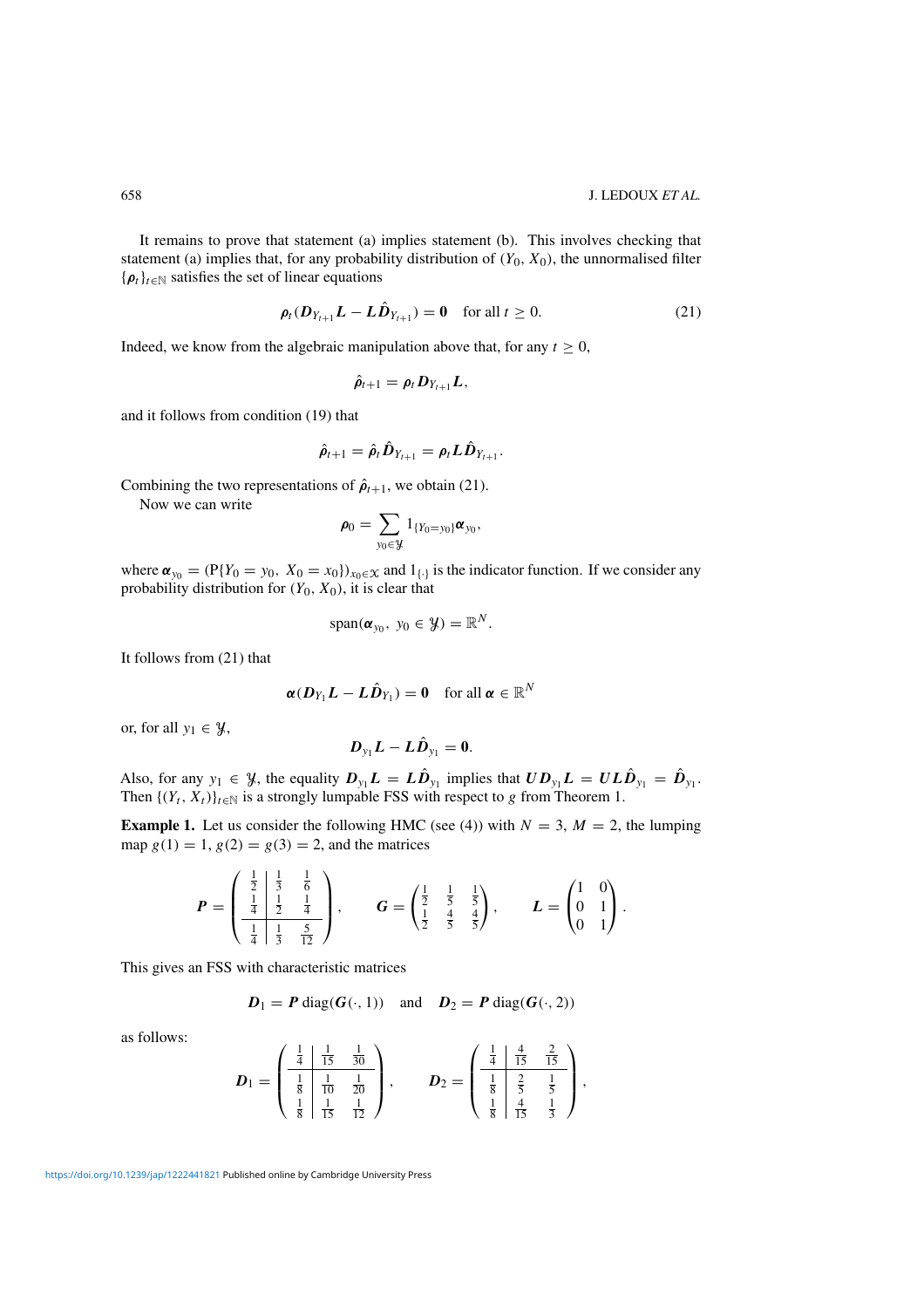and we have

$$
PL = \begin{pmatrix} \frac{1}{2} & \frac{1}{2} \\ \frac{1}{4} & \frac{3}{4} \\ \frac{1}{4} & \frac{3}{4} \end{pmatrix}, \qquad D_1L = \begin{pmatrix} \frac{1}{4} & \frac{1}{10} \\ \frac{1}{8} & \frac{3}{20} \\ \frac{1}{8} & \frac{3}{20} \end{pmatrix}, \qquad D_2L = \begin{pmatrix} \frac{1}{4} & \frac{2}{5} \\ \frac{1}{8} & \frac{3}{5} \\ \frac{1}{8} & \frac{3}{5} \end{pmatrix}.
$$

Then statement (a) is met and  $\{(Y_t, g(X_t))\}_{t\geq 0}$  is an FSS with characteristic matrices

$$
\hat{\bm{D}}_1 = \begin{pmatrix} \frac{1}{4} & \frac{1}{10} \\ \frac{1}{8} & \frac{3}{20} \end{pmatrix}, \qquad \hat{\bm{D}}_2 = \begin{pmatrix} \frac{1}{4} & \frac{2}{5} \\ \frac{1}{8} & \frac{3}{5} \end{pmatrix}
$$

.

Now, we deduce from Theorem 2 that the filters can be computed from observations ( $Y_0, \ldots, Y_t$ ) as follows (see also (16)): for any probability vector  $\alpha$  on  $\chi$ ,

$$
\rho_t = \alpha \operatorname{diag}(\boldsymbol{G}(\cdot, Y_0)) \boldsymbol{D}_{Y_1} \cdots \boldsymbol{D}_{Y_t},
$$

$$
\hat{\rho}_t = \rho_t \boldsymbol{L} = \alpha \operatorname{diag}(\boldsymbol{G}(\cdot, Y_0)) \boldsymbol{L} \hat{\boldsymbol{D}}_{Y_1} \cdots \hat{\boldsymbol{D}}_{Y_t} = \hat{\rho}_0 \hat{\boldsymbol{D}}_{Y_1} \cdots \hat{\boldsymbol{D}}_{Y_t},
$$

$$
\pi_t = \frac{\alpha \operatorname{diag}(\boldsymbol{G}(\cdot, Y_0)) \boldsymbol{D}_{Y_1} \cdots \boldsymbol{D}_{Y_t}}{\alpha \operatorname{diag}(\boldsymbol{G}(\cdot, Y_0)) \boldsymbol{D}_{Y_1} \cdots \boldsymbol{D}_{Y_t} \boldsymbol{1}^\top}, \quad \text{and} \quad \hat{\pi}_t = \frac{\hat{\rho}_0 \hat{\boldsymbol{D}}_{Y_1} \cdots \hat{\boldsymbol{D}}_{Y_t}}{\hat{\rho}_0 \hat{\boldsymbol{D}}_{Y_1} \cdots \hat{\boldsymbol{D}}_{Y_t} \boldsymbol{1}^\top}.
$$

In fact, Theorem 2 asserts that the previous equalities hold for the FSS with characteristic matrices  $(D_1, D_2)$  deduced from this HMC, and are valid for every probability distribution of  $(Y_0, X_0)$  (see related Comment 2).

Now replace matrix *G* in the previous model by

$$
G_1 = \begin{pmatrix} \frac{1}{2} & \frac{1}{4} & \frac{1}{3} \\ \frac{1}{2} & \frac{3}{4} & \frac{2}{3} \end{pmatrix}.
$$

A direct calculation gives

$$
P{Y2 = 1, g(X2) = 2 | Y1 = 1, g(X2) = 2, Y0 = 2, X0 = 1} = \frac{77}{360}
$$
  
and 
$$
P{Y2 = 1, g(X2) = 2 | Y1 = 2, g(X2) = 2, Y0 = 2, X0 = 1} = \frac{77}{936},
$$

so that  $\{(Y_t, g(X_t))\}_{t\in\mathbb{N}}$  is not an FSS (and not an HMC as well). Note that  $\{g(X_t)\}_{t\in\mathbb{N}}$  is an MC for every probability distribution of  $X_0$  from Lemma 1 (see the form of matrix  $PL$  above). Finally, it is easily checked that

$$
D_1L = \begin{pmatrix} \frac{1}{4} & \frac{5}{36} \\ \frac{1}{8} & \frac{5}{24} \\ \frac{1}{8} & \frac{2}{9} \end{pmatrix}, \qquad D_2L = \begin{pmatrix} \frac{1}{4} & \frac{13}{36} \\ \frac{1}{8} & \frac{13}{24} \\ \frac{1}{8} & \frac{19}{36} \end{pmatrix}.
$$

Therefore, condition (C) in Comment 3 is satisfied, although the FSS is not lumpable.

#### **3.2. Rogers–Pitman's condition for FSSs**

In this subsection we deal with a criterion which will be deduced from Rogers–Pitman's criterion for the lumpability of MCs. In order to ease the exposition,  $\{(Y_t, X_t)\}_{t \in \mathbb{N}}$  will be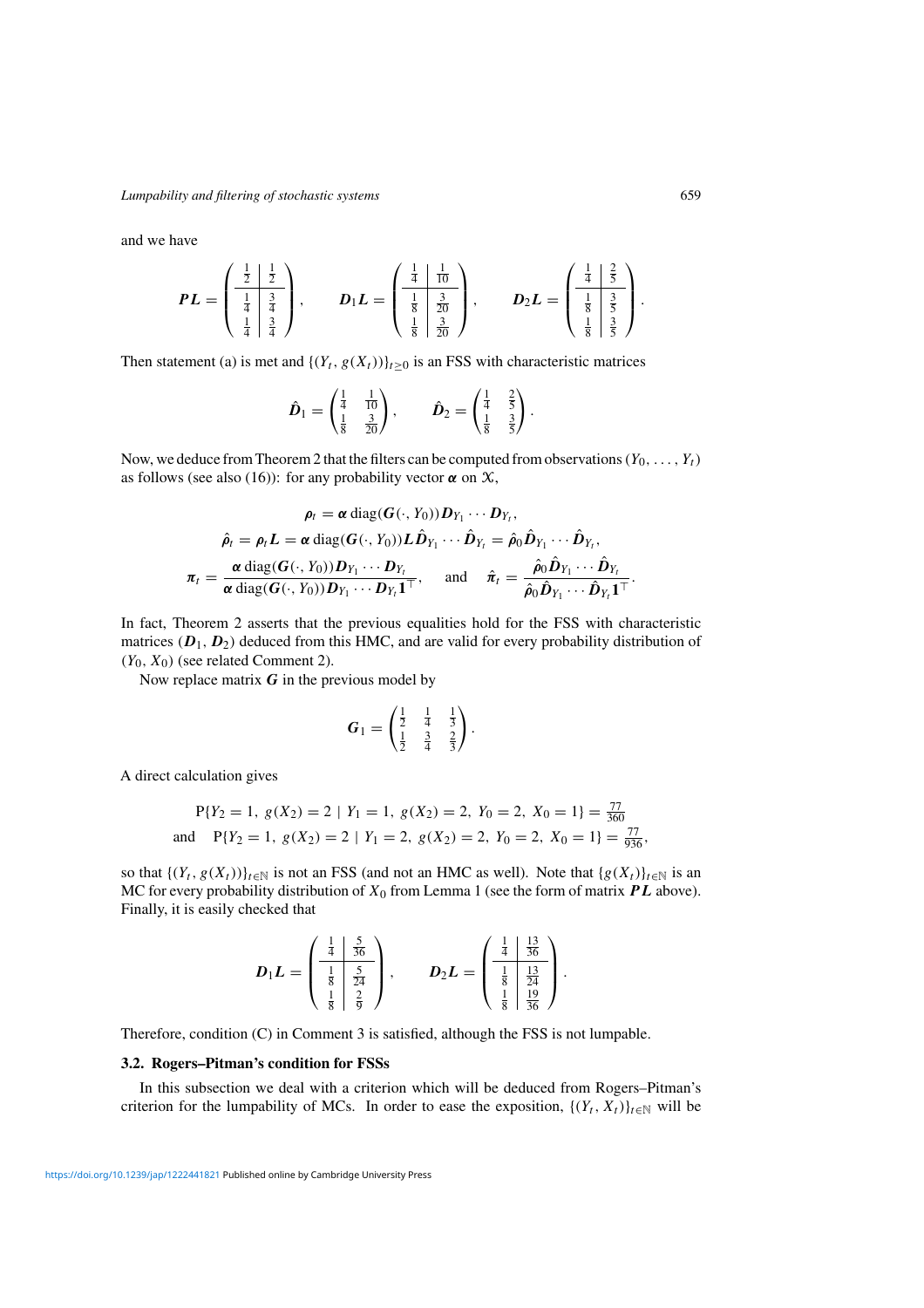thought of as a univariate Markov chain  $\{Z_t\}_{t\in\mathbb{N}}$  with state space  $\mathcal{Z} := \{1, \ldots, NM\}$  using a lexicographic ordering of the elements of  $\mathcal{Y} \times \mathcal{X}$ :

$$
Z_t = (y - 1)N + x \iff (Y_t, X_t) = (y, x), \quad x \in \mathcal{X}, y \in \mathcal{Y}.
$$

When  $\{(Y_t, X_t)\}_{t \in \mathbb{N}}$  is an FSS, its  $NM \times NM$  transition matrix has the form

$$
\mathbf{Q} = \begin{pmatrix} \mathbf{D}_1 & \mathbf{D}_2 & \cdots & \mathbf{D}_M \\ \vdots & \vdots & & \vdots \\ \mathbf{D}_1 & \mathbf{D}_2 & \cdots & \mathbf{D}_M \end{pmatrix},
$$
(22)

or in a compact form

$$
\mathbf{Q} = (\mathbf{1}_M^\top \otimes \mathbf{I}_N)(\mathbf{D}_1 \cdots \mathbf{D}_M),\tag{23}
$$

using the Kronecker product ' $\otimes$ ' of matrices. The probability distribution of  $Z_0$  is the NM vector *α* obtained by listing the components of the  $M \times N$  matrix (P{Y<sub>0</sub> = y<sub>0</sub>, X<sub>0</sub> = x<sub>0</sub>})<sub>y<sub>0</sub>∈y<sub>, x<sub>0</sub>∈x</sub></sub> using the lexicographic ordering. Next, the process  $\{(Y_t, g(X_t))\}_{t\in\mathbb{N}}$  is associated with the function  $\{f(Z_t)\}_{t\in\mathbb{N}}$  of  $\{Z_t\}_{t\in\mathbb{N}}$ , where f is defined by

 $f((y-1)N + x) := (y-1)n + g(x)$  for all  $y \in \mathcal{Y}$  and  $x \in \mathcal{X}$ .

Then the corresponding lumping  $MN \times Mn$  matrix is

$$
L_f = \begin{pmatrix} L_g & 0 & \cdots & 0 \\ 0 & \ddots & \ddots & \vdots \\ \vdots & \ddots & \ddots & 0 \\ 0 & \cdots & 0 & L_g \end{pmatrix},\tag{24}
$$

where  $\mathbf{0} \in \mathbb{R}^{N \times n}$  and  $L_g$  is the lumping  $N \times n$  matrix associated with g. In a compact form,  $L_f = I_M \otimes L_g$ .

It is clear that  $\{(Y_t, g(X_t))\}_{t\in\mathbb{N}}$  is a Markov chain (an FSS) for

$$
(\mathbf{P}\{Y_0 = y_0, \ X_0 = x_0\})_{y_0 \in \mathcal{Y}, \ x_0 \in \mathcal{X}}
$$

if and only if  $\{f(Z_t)\}_{t\in\mathbb{N}}$  is a Markov chain (an FSS) with  $\alpha$  as the probability distribution of  $Z_0$ . Now, we state a condition for  $\{(Y_t, X_t)\}_{t \in \mathbb{N}}$  to be an FSS for specific probability distributions of  $(Y_0, X_0)$ .

**Theorem 3.** Let  $\Lambda_g$  be a stochastic  $n \times N$  matrix such that

$$
\Lambda_g L_g = I_n. \tag{25}
$$

*Let us introduce the subset*  $P$  *of probability distributions*  $\nu$  *on*  $\mathcal{Y} \times \mathcal{X}$  *such that* 

$$
v(y, x) = \begin{cases} \Lambda_g(w, x) & \text{if } g(x) = w, \\ 0 & \text{otherwise.} \end{cases}
$$

We denote the set of convex combinations of elements of  $P$  by  $conv(P)$ *.*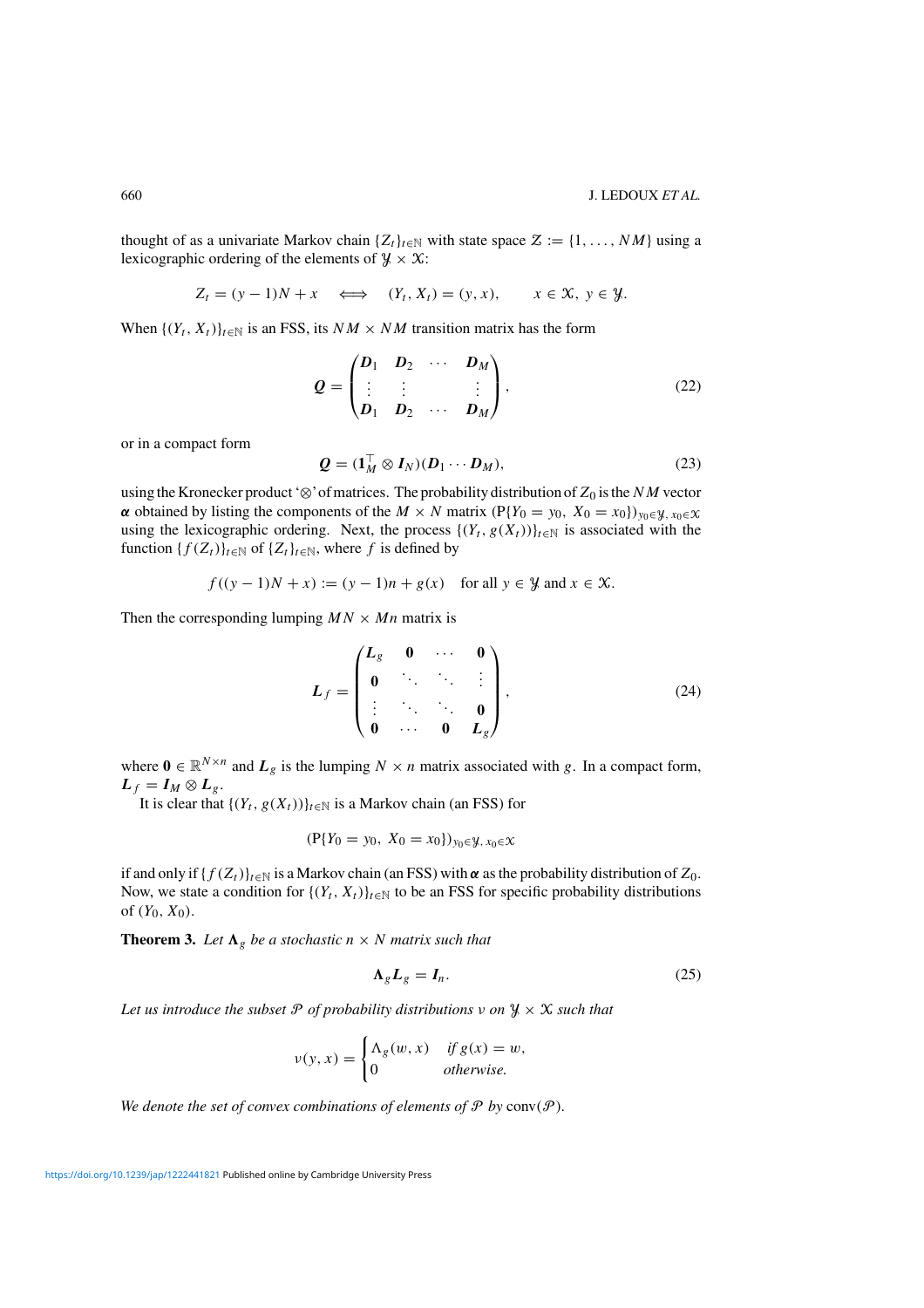*If we have*

$$
\Lambda_g D_y = \Lambda_g D_y L_g \Lambda_g \quad \text{for every } y \in \mathcal{Y}
$$
 (26)

*then*  $\{(Y_t, g(X_t))\}_{t\in\mathbb{N}}$  *is an FSS for every probability distribution of*  $(Y_0, X_0)$  *in* conv( $\mathcal{P}$ )*. Its characteristic matrices*  $(\hat{\mathbf{D}}_y, y \in \mathcal{Y})$  *are given by* 

$$
\hat{\boldsymbol{D}}_{\mathbf{y}} := \boldsymbol{\Lambda}_{g} \boldsymbol{D}_{\mathbf{y}} \boldsymbol{L}_{g} \quad \text{for all } \mathbf{y} \in \mathcal{Y}.
$$
 (27)

*Proof.* The first step consists in checking that condition (26) asserts that the process  $\{(Y_t, g(X_t))\}_{t\in\mathbb{N}}$  is an MC for every probability distribution of  $(Y_0, X_0)$  in conv(P). Using the univariate framework proposed in the beginning of this subsection, we must check that the process  $\{f(Z_t)\}_{t\in\mathbb{N}}$  satisfies Definition 1. Let us introduce the stochastic  $Mn \times MN$  block diagonal matrix

$$
\Lambda_f = I_M \otimes \Lambda_g. \tag{28}
$$

Observe that  $\Lambda_f L_f = I_{Mn}$  from relation (25). Each row of the matrix  $\Lambda_f$  corresponds to a unique probability distribution in the set  $\mathcal{P}$ . Next, using a block decomposition of each of the matrices, it is easily seen, from (23), (24), and (28), that

$$
\Lambda_f Q = \begin{pmatrix} \Lambda_g D_1 & \Lambda_g D_2 & \cdots & \Lambda_g D_M \\ \vdots & \vdots & & \vdots \\ \Lambda_g D_1 & \Lambda_g D_2 & \cdots & \Lambda_g D_M \end{pmatrix}
$$

and

$$
\Lambda_f QL_f = \begin{pmatrix} \Lambda_g D_1 L_g & \Lambda_g D_2 L_g & \cdots & \Lambda_g D_M L_g \\ \vdots & \vdots & & \vdots \\ \Lambda_g D_1 L_g & \Lambda_g D_2 L_g & \cdots & \Lambda_g D_M L_g \end{pmatrix}.
$$

Therefore,  $\Lambda_f Q = \Lambda_f Q L_f \Lambda_f$  if and only if we have, for every  $y \in \mathcal{Y}$ ,

$$
\Lambda_g D_y = \Lambda_g D_y L_g \Lambda_g.
$$

This last equality is just (26). From Lemma 2 we deduce that  ${f(Z_t)}_{t \in \mathbb{N}}$  is an MC for every probability distribution of  $Z_0$  which is a convex combination of the rows of  $\Lambda_f$ . Its transition matrix  $\hat{\mathbf{Q}}$  has the form

$$
\hat{\mathbf{Q}} := \mathbf{\Lambda}_f \, \mathbf{Q} \mathbf{L}_f = \begin{pmatrix} \hat{\mathbf{D}}_1 & \hat{\mathbf{D}}_2 & \cdots & \hat{\mathbf{D}}_M \\ \vdots & \vdots & & \vdots \\ \hat{\mathbf{D}}_1 & \hat{\mathbf{D}}_2 & \cdots & \hat{\mathbf{D}}_M \end{pmatrix},
$$

where  $\hat{\mathbf{D}}_{\nu} := \mathbf{\Lambda}_{g} \mathbf{D}_{\nu} L_{g}$ . Thus, from the structure of the matrix  $\hat{\mathbf{Q}}$ , it is clear that  $\{f(Z_t)\}_{t \in \mathbb{N}}$ is an FSS (see, e.g. (22)).

**Comment 4.** When  $\Lambda_g = (L_g^T L_g)^{-1} L_g^T$ , condition (26) in Theorem 3 reads as follows: for every  $y \in \mathcal{Y}$  and all  $w_1, w_2 \in \mathcal{Y}(\mathcal{X}),$ 

$$
\sum_{x_1 \in g^{-1}(w_1)} D_y(x_1, x_2)
$$

is independent of  $x_2 \in g^{-1}(w_2)$ . This relation is the exact lumpability condition discussed in [4] and corresponds to backward simulation (see [19] and the references therein). This appears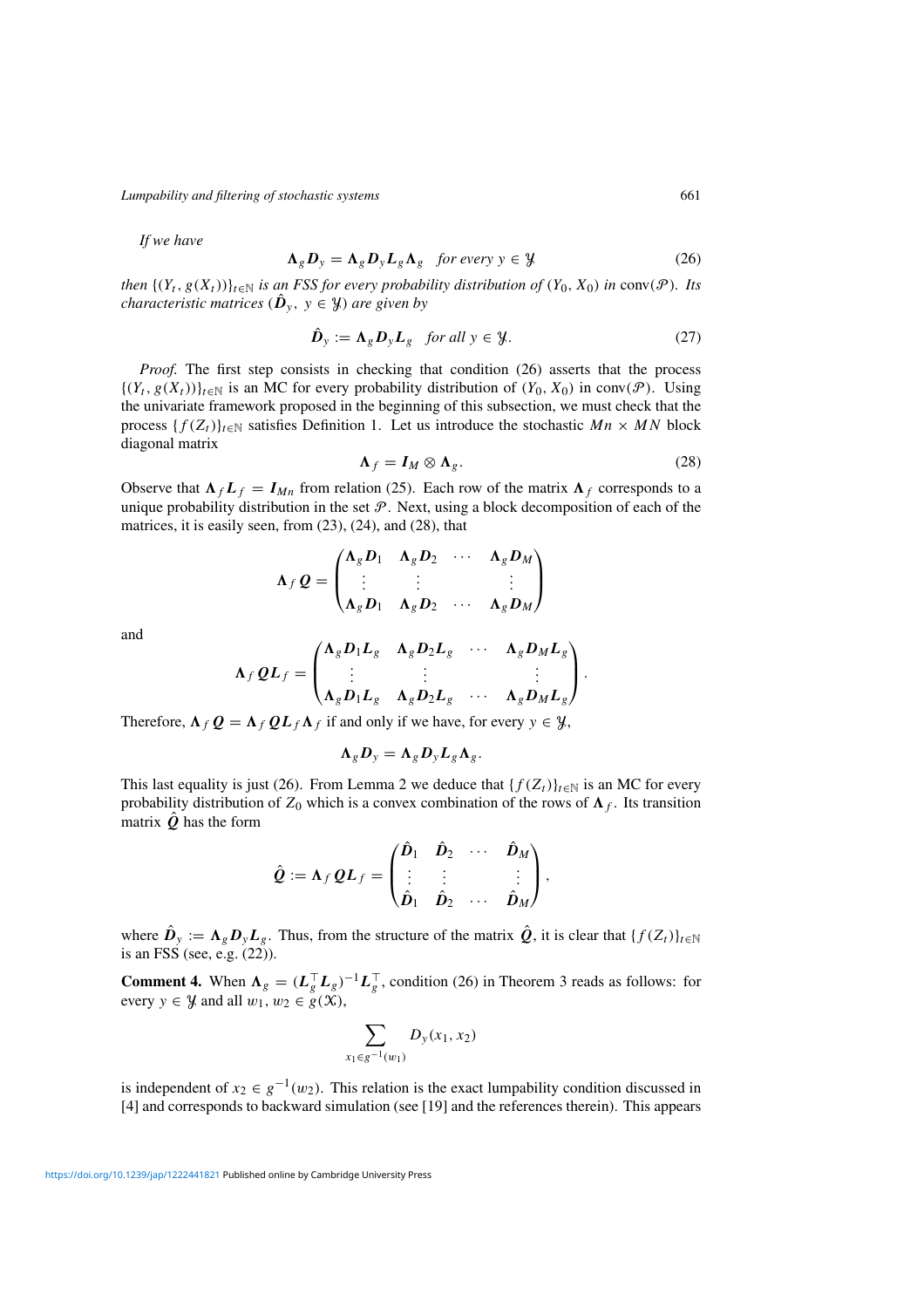as a 'dual condition' of that reported in Theorem 1 (see (13)). The duality between strong lumpability and Rogers–Pitman's condition is made explicit in the context of Markov chains in [10, Paragraph 2.2.4].

The next result shows the interest in Rogers–Pitman's condition for filtering an FSS.

**Theorem 4.** *Using the same notation as in Theorem 3, let*  $\{(Y_t, X_t)\}_{t\in\mathbb{N}}$  *be an FSS with characteristic matrices* ( $\mathbf{D}_y$ ,  $y \in \mathcal{Y}$ ). Then the following two statements are equivalent.

(a) *For any*  $y \in \mathcal{Y}$ ,

$$
\Lambda_g D_y = \Lambda_g D_y L_g \Lambda_g. \tag{29}
$$

(b) *For any probability distribution of*  $(Y_0, X_0)$  *in* conv $(\mathcal{P})$ *, for any*  $t \geq 0$ *,* 

$$
\hat{\rho}_{t+1} = \hat{\rho}_t \hat{D}_{Y_{t+1}} \quad \text{and} \quad \rho_t = \hat{\rho}_t \Lambda_g \tag{30}
$$

for some family of  $n \times n$  matrices  $(\hat{\bm{D}}_y, \ y \in \mathcal{Y})$  such that  $\sum_{y} \hat{\bm{D}}_y$  is stochastic.

*Proof.* First we prove that statement (a) implies statement (b). The expressions for  $\rho_0$  and  $\hat{\rho}_0$  in connection with our choice of probability distribution of  $(Y_0, X_0)$  in conv $(\mathcal{P})$  can be written from (7), (20), and (25) as

$$
\rho_0 = \sum_{y_0 \in \mathcal{Y}} 1_{\{Y_0 = y_0\}} \alpha_{y_0} \Lambda_g \quad \text{and} \quad \hat{\rho}_0 = \rho_0 L_g = \sum_{y_0 \in \mathcal{Y}} 1_{\{Y_0 = y_0\}} \alpha_{y_0} \tag{31}
$$

with

$$
\boldsymbol{\alpha}_{y_0} \in \mathbb{R}_+^n
$$
 and  $\sum_{y_0 \in \mathcal{Y}} \boldsymbol{\alpha}_{y_0} \mathbf{1}^\top = 1$  for all  $y_0 \in \mathcal{Y}$ .

The leftmost equality in (30) follows from the fact that  $\{(Y_t, g(X_t))\}_{t\in\mathbb{N}}$  is an FSS with characteristic matrices ( $\hat{\bm{D}}_y$ ,  $y \in \mathcal{Y}$ ) for every distribution of  $(Y_0, X_0)$  in conv( $\mathcal{P}$ ). Proof of the rightmost equality is by induction on t. For  $t = 0$ , the relation is deduced from (31):

$$
\boldsymbol{\rho}_0 = \sum_{y_0 \in \mathcal{Y}} 1_{\{Y_0 = y_0\}} \boldsymbol{\alpha}_{y_0} \boldsymbol{\Lambda}_g = \bigg( \sum_{y_0 \in \mathcal{Y}} 1_{\{Y_0 = y_0\}} \boldsymbol{\alpha}_{y_0} \bigg) \boldsymbol{\Lambda}_g = \hat{\boldsymbol{\rho}}_0 \boldsymbol{\Lambda}_g.
$$

Assume that  $\rho_t = \hat{\rho}_t \Lambda_g$ . Then,

$$
\rho_{t+1} = \rho_t D_{Y_{t+1}}
$$
  
=  $\hat{\rho}_t \Lambda_g D_{Y_{t+1}}$   
=  $\hat{\rho}_t \hat{D}_{Y_{t+1}} \Lambda_g$  from (27) and (29)  
=  $\hat{\rho}_{t+1} \Lambda_g$ ,

from the leftmost equality in (30).

Conversely, assume that statement (b) holds. Then, from relations (30), for every  $t \in \mathbb{N}$ ,

$$
\boldsymbol{\rho}_{t+1} = \boldsymbol{\rho}_t \mathbf{D}_{Y_{t+1}} = \hat{\boldsymbol{\rho}}_t \mathbf{\Lambda}_g \mathbf{D}_{Y_{t+1}} \quad \text{and} \quad \boldsymbol{\rho}_{t+1} = \hat{\boldsymbol{\rho}}_{t+1} \mathbf{\Lambda}_g = \hat{\boldsymbol{\rho}}_t \hat{\mathbf{D}}_{Y_{t+1}} \mathbf{\Lambda}_g.
$$

In combining the two representations of  $\rho_{t+1}$  for any  $t \in \mathbb{N}$  we obtain

$$
\hat{\rho}_t(\Lambda_g D_{Y_{t+1}} - \hat{D}_{Y_{t+1}} \Lambda_g) = 0
$$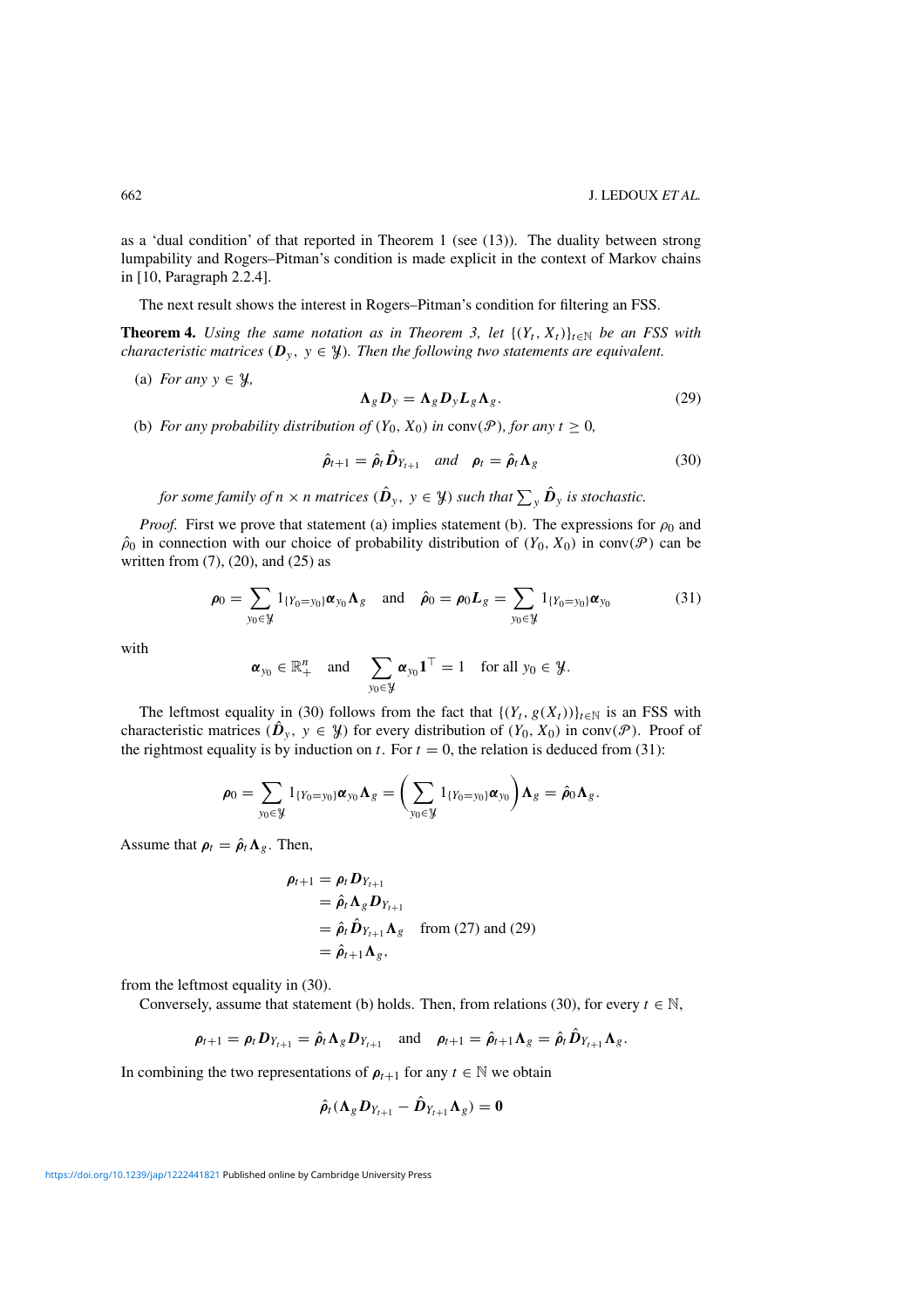or, for all  $y \in \mathcal{Y}$ ,

$$
\hat{\rho}_t(\Lambda_g D_y - \hat{D}_y \Lambda_g) = 0.
$$

In particular, we have, for  $t = 0$ ,

$$
\hat{\rho}_0(\Lambda_g \mathbf{D}_y - \hat{\mathbf{D}}_y \Lambda_g) = \mathbf{0} \quad \text{for all } y \in \mathcal{Y}.
$$
 (32)

Now we write, from (31),

$$
\hat{\rho}_0 = \sum_{y_0 \in \mathcal{Y}} 1_{\{Y_0 = y_0\}} \alpha_{y_0},
$$

where  $\boldsymbol{\alpha}_{y_0} \in \mathbb{R}_+^n$  and  $\sum_{y_0} \boldsymbol{\alpha}_{y_0} \mathbf{1}^\top = 1$ . Now, it is clear that span $(\boldsymbol{\alpha}_{y_0}, y_0 \in \mathcal{Y}) = \mathbb{R}^n$ . Then we deduce from (32) that

$$
\alpha(\Lambda_g D_y L_g - \hat{D}_y \Lambda_g) = 0 \quad \text{for all } y \in \mathcal{Y} \text{ and all } \alpha \in \mathbb{R}^n,
$$

so that

$$
\Lambda_g \mathbf{D}_y \mathbf{L}_g = \hat{\mathbf{D}}_y \Lambda_g \quad \text{for all } y \in \mathcal{Y}.
$$

Next, for any  $y \in \mathcal{Y}$ , the equality  $\Lambda_g D_y = \hat{D}_y \Lambda_g$  implies that  $\Lambda_g D_y L_g = \hat{D}_y \Lambda_g L_g = \hat{D}_y$ . Then statement (a) is met.

**Example 2.** Let us illustrate the results by an example. We consider the same lumping map as in Example 1 for the FSS with characteristic matrices  $(D_1, D_2)$ :

$$
\boldsymbol{D}_1 := \begin{pmatrix} \frac{1}{4} & \frac{1}{20} & \frac{1}{20} \\ \frac{5}{24} & \frac{1}{5} & \frac{2}{15} \\ \frac{1}{8} & \frac{2}{15} & \frac{1}{5} \end{pmatrix}, \qquad \boldsymbol{D}_2 := \begin{pmatrix} \frac{1}{4} & \frac{1}{5} & \frac{1}{5} \\ \frac{1}{8} & \frac{2}{15} & \frac{1}{5} \\ \frac{5}{24} & \frac{1}{5} & \frac{2}{15} \end{pmatrix}.
$$

Since  $D_1(2, 1) \neq D_1(3, 1)$ , the FSS is not strongly lumpable from Theorem 1. Note that the transition matrix of the Markov chain  $\{X_t\}_{t\in\mathbb{N}}$ ,

$$
P = D_1 + D_2 = \begin{pmatrix} \frac{1}{2} & \frac{1}{4} & \frac{1}{4} \\ \frac{1}{3} & \frac{1}{3} & \frac{1}{3} \\ \frac{1}{3} & \frac{1}{3} & \frac{1}{3} \end{pmatrix},
$$

is strongly lumpable from Lemma 1. We introduce the following matrix  $\Lambda_g$ :

$$
\mathbf{\Lambda}_g := \begin{pmatrix} 1 & 0 & 0 \\ 0 & \frac{1}{2} & \frac{1}{2} \end{pmatrix}.
$$

Note that *P* is also an R-P matrix for matrix  $\Lambda_g$  from Lemma 2.

Next we obtain

$$
\hat{\bm{D}}_1 := \bm{\Lambda}_g \bm{D}_1 \bm{L}_g = \begin{pmatrix} \frac{1}{4} & \frac{1}{10} \\ \frac{1}{6} & \frac{1}{3} \end{pmatrix}, \qquad \hat{\bm{D}}_2 := \bm{\Lambda}_g \bm{D}_2 \bm{L}_g = \begin{pmatrix} \frac{1}{4} & \frac{2}{5} \\ \frac{1}{6} & \frac{1}{3} \end{pmatrix}.
$$

It is easily checked that  $\Lambda_g D_i = \hat{D}_i \Lambda_g$  for  $i = 1, 2$ , so that  $\{(Y_t, g(X_t))\}_{t \in \mathbb{N}}$  is an FSS with characteristic matrices  $(\hat{\bm{D}}_1, \hat{\bm{D}}_2)$  for every probability distribution of  $(Y_0, X_0)$  of the form  $\alpha \Lambda_g = \alpha(1)(1, 0, 0) + (1 - \alpha(1))(0, \frac{1}{2}, \frac{1}{2})$ , where  $\alpha$  is any stochastic vector on  $g(\mathcal{X})$ . For any sequence of observations  $(Y_0, \ldots, Y_t)$ , the filters are given from Theorem 3 as follows. For every stochastic two-dimensional vector *α*,

$$
\hat{\rho}_t = \alpha \hat{D}_{Y_0} \cdots \hat{D}_{Y_t} \quad \text{and} \quad \rho_t = \hat{\rho}_t \Lambda_g = \alpha \hat{D}_{Y_0} \cdots \hat{D}_{Y_t} \Lambda_g = \alpha \Lambda_g D_{Y_0} \cdots D_{Y_t}.
$$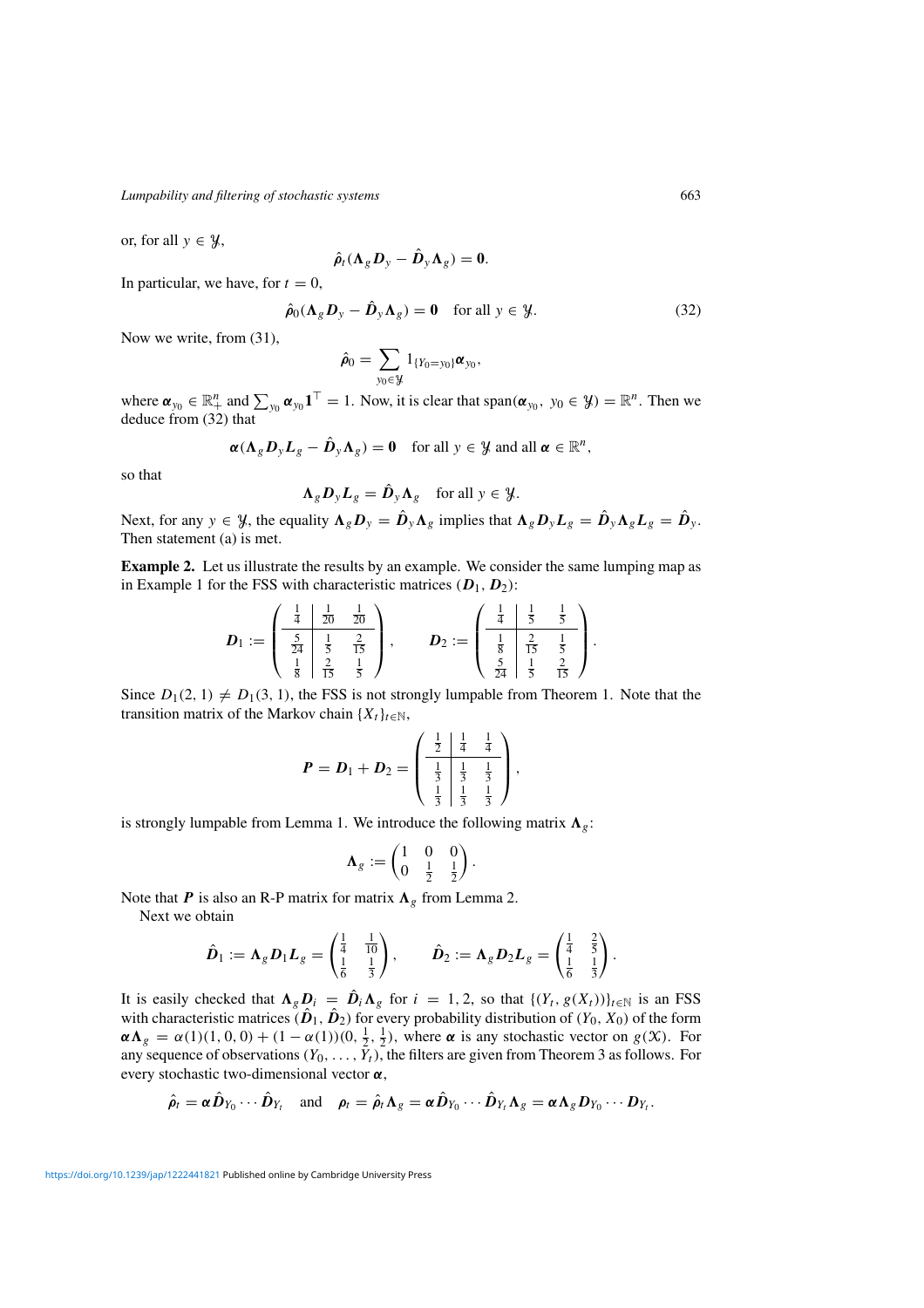## **4. Approximation by strongly lumpable models**

In [21] a procedure was derived that yielded a two-lumpable approximation to a given MC, that is, an approximation of a given MC by a strongly lumpable MC with two lumps ( $n = 2$ ). By extension, two-lumpable approximations to HMCs were obtained. If this procedure is recursively repeated on each of the two lumpings until no more lumpings are possible then the approximate  $n$ -lumpable HMC will be determined and the filters for the approximate states computed. However, as the number of lumpings,  $n$ , approaches the number of states,  $N$ , in the original HMC, the question arises as to the benefits of determining any more lumpings. Also, there is no obvious procedure to obtain an optimal approximation when the lumping mapping is unknown. Note that, for large state spaces, a crucial question is how to search for a lumping map. But this point is beyond the scope of the present paper. We mention in passing that there is an algorithm with  $O(k \log N)$  time complexity (where k is the number of nonzero transition probabilities) that computes the optimal lumping map for any MC [5] (which is optimal in terms of the reduction of the state space complexity). However, it remains unknown as to how to find a best lumping in some approximate sense when the MC is not lumpable.

In Subsection 4.1 we generalise the problem presented in [21] for MCs for  $n > 2$ , i.e. we assume that we have knowledge of the lumping map  $g$  for the process, and wish to determine the closest approximation (in the Frobenius norm sense) of the transition probability matrix on the assumed lumping. The results are generalised to FSSs using a process outlined in Subsection 4.2.

## **4.1. Approximation of MCs**

Let

$$
\mathcal{T}_N(L) = \{ \Psi \in \mathbb{R}^{N \times N} \colon \ker(L) \Psi \subset \ker(L) \}.
$$

Then  $\Psi \in T_N(L)$  if and only if

$$
\Psi = V^{\top} \begin{pmatrix} B_{11} & B_{12} \\ 0 & B_{22} \end{pmatrix} V, \tag{33}
$$

where  $B_{11} \in \mathbb{R}^{n \times n}$ ,  $B_{12} \in \mathbb{R}^{n \times (N-n)}$ ,  $B_{22} \in \mathbb{R}^{(N-n) \times (N-n)}$ ,  $V^{\top} = [\mathbf{v}_1^{\top}, \dots, \mathbf{v}_N^{\top}]$ , and the  $\mathbf{v}_i$ s are the right singular vectors of  $L^{\top}$ , arranged such that ker(*L*) = span{ $v_{n+1}$ , ...,  $v_N$ }. It can be seen directly from (33) that  $\mathcal{T}_N(L)$  has dimension  $N^2 - n(N - n)$ . Note that we do not restrict elements of  $\mathcal{T}_N(L)$  to be stochastic or even nonnegative matrices. The proof of this result follows in the same way as in the proof of Lemma 1 given in Appendix A.

**Lemma 3.** *The orthogonal projection onto the subspace*  $T_N(L)$  *of*  $\mathbb{R}^{N \times N}$  *is given by* 

$$
\Pi(Q) = Q - (I_N - \Phi) Q \Phi, \quad \text{where} \quad \Phi = V^\top \begin{pmatrix} I_n & 0 \\ 0 & 0 \end{pmatrix} V. \tag{34}
$$

*Proof.* Let  $Q \in \mathbb{R}^{N \times N}$ . Then we seek a matrix  $\Psi \in \mathcal{T}_N(L)$  which minimises  $||Q - \Psi||$ . Let  $B = V\Psi V^{\top}$  and  $C = VQV^{\top}$ . We know that *B* has the form of the block matrix in (33). Partition *C* commensurately with *B*, then, clearly,  $||Q - \Psi|| = ||C - B||$  is minimised by taking

$$
\Psi = V^{\top} \begin{pmatrix} C_{11} & C_{12} \\ 0 & C_{22} \end{pmatrix} V.
$$

It is simple to verify that indeed  $\Psi$  has the form (34).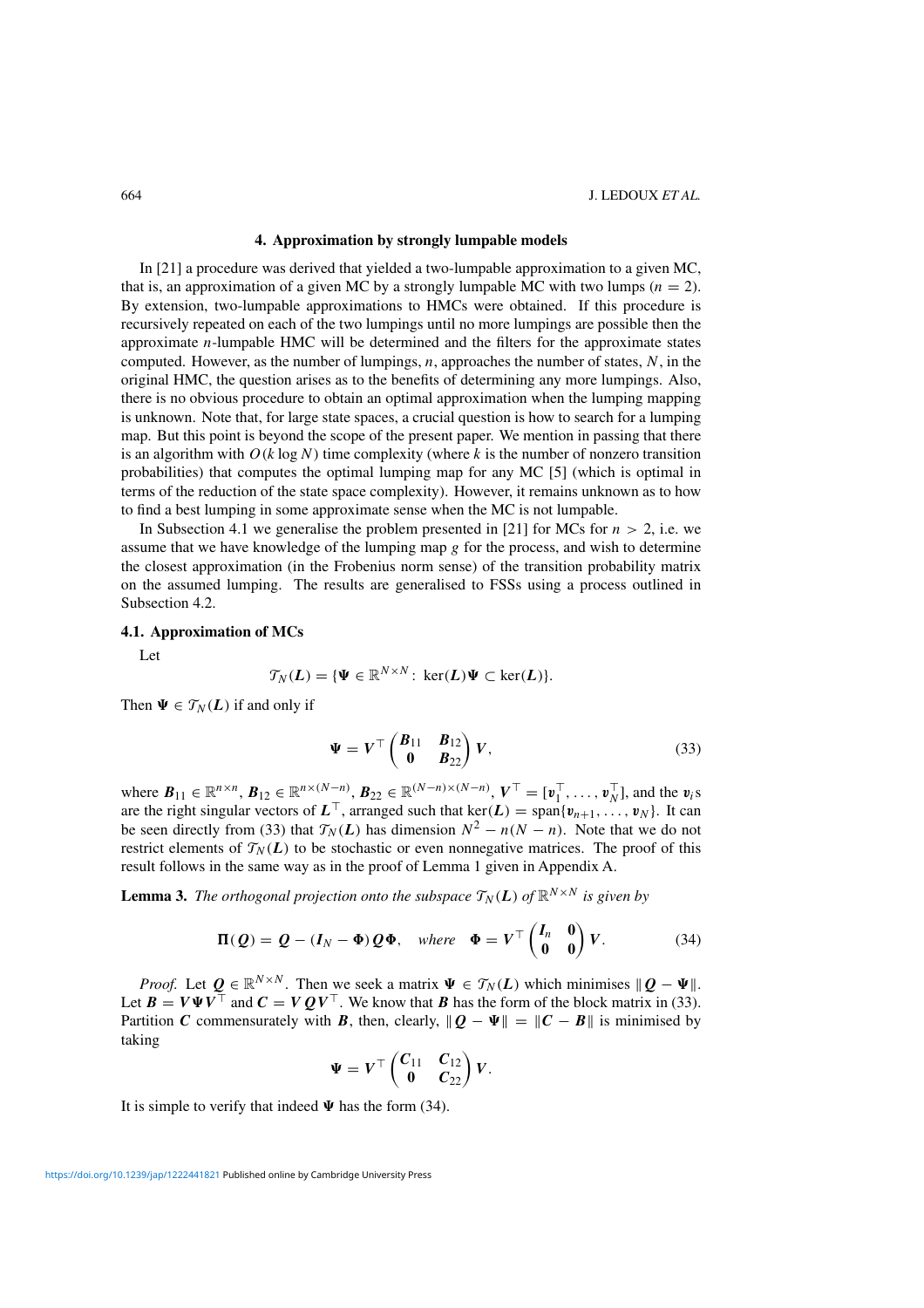If  $Q$  is a stochastic matrix then, in general,  $\Pi(Q)$  will not be. In order to obtain a stochastic matrix corresponding to the transition probability matrix of a strongly lumpable MC, we employ the method of alternating convex projections [23]. Apart from the above subspace constraint, we also need to force nonnegativity of the elements of the approximant and the property that the row sums are unity. We do this by successively applying the following two projection operators to  $\Pi(Q)$ . Let us consider the subset of  $\mathbb{R}^{N \times N}$  consisting of nonnegative matrices. It can be shown that the (convex) projection  $\Pi_+(M)$  of any  $M \in \mathbb{R}^{N \times N}$  onto this subset is

$$
\Pi_{+}(M)(i, j) = \begin{cases} M(i, j) & \text{if } M(i, j) \ge 0, \\ 0 & \text{otherwise.} \end{cases}
$$

Now consider the affine subspace of  $\mathbb{R}^{N \times N}$  consisting of matrices with all row sums unity. It can be shown that the (affine) projection of  $M \in \mathbb{R}^{N \times N}$  onto this subspace is given by

$$
\Pi_1(M) = M\bigg(I_N - \frac{\mathbf{1}^\top \mathbf{1}}{N}\bigg) + \frac{\mathbf{1}^\top \mathbf{1}}{N}.\tag{35}
$$

The algorithm proposed in [21] consists of repeatedly applying each of the three projection operators above to the given matrix  $Q$  until convergence is noted. It is known that the algorithm will converge to a stochastic matrix being the transition probability matrix of a strongly lumpable Markov chain, although the optimality of the approximation has not been demonstrated.

Let us illustrate how the procedure works using two examples. The first is didactic, whilst the second illustrates the convergence behaviour of the algorithm in a more realistic case. Finally, we compare the filtering performance for the aggregated states of the optimal filter, and the filter obtained from a lumpable approximation, to the model.

**Example 3.** Consider an MC with  $N = 3$  states, which we wish to lump into  $n = 2$  groups under the lumping matrix

$$
L = \begin{pmatrix} 1 & 0 \\ 0 & 1 \\ 0 & 1 \end{pmatrix}.
$$

We start with a matrix  $\mathbf{Q}_0$  which is constructed by randomly perturbing the transition probability matrix  $\boldsymbol{O}$  of an MC lumpable under  $\boldsymbol{L}$  (with appropriate renormalisation),

$$
\mathbf{Q} = \begin{pmatrix} \frac{1}{2} & \frac{1}{4} & \frac{1}{4} \\ \frac{1}{3} & \frac{1}{3} & \frac{1}{3} \\ \frac{1}{3} & \frac{1}{3} & \frac{1}{3} \end{pmatrix}.
$$

The initial iterate is determined by adding a random matrix with independent and identically distributed entries uniform on [−0.1, 0.1] and renormalising, giving

$$
\mathbf{Q}_0 = \begin{pmatrix} 0.5471 & 0.2292 & 0.2237 \\ 0.3012 & 0.4434 & 0.2554 \\ 0.3117 & 0.3390 & 0.349 \end{pmatrix}.
$$

The algorithm terminates after one iteration, giving the approximate transition matrix

$$
\mathbf{Q}_1 = \begin{pmatrix} 0.5471 & 0.2292 & 0.2237 \\ 0.3064 & 0.4408 & 0.2528 \\ 0.3064 & 0.3416 & 0.3520 \end{pmatrix},
$$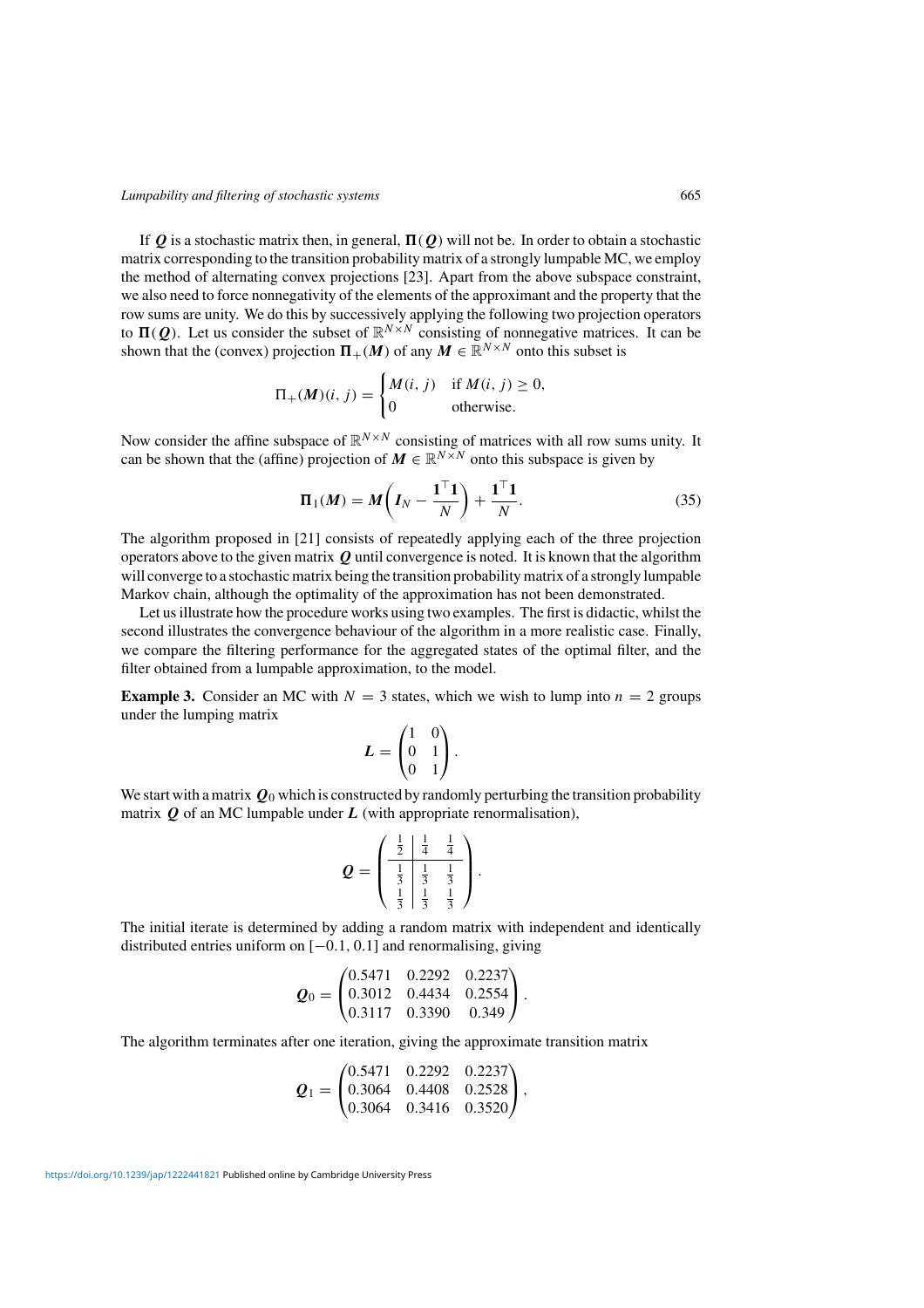

FIGURE 1: Histogram of the number of iterations of the convex projection algorithm for  $N = 100$  and  $n = 2$ 

corresponding to the transition matrix of an MC lumpable under *L*. Note, however, that the algorithm does not recover  $Q$ . Note that  $||Q_1 - Q|| = 0.1525$  and  $||Q_1 - Q_0|| = 0.091$ , so indeed the solution is closer to the initial iterate than to *Q*.

The next example has  $N = 100$  and  $n = 2$ . The sizes of the groups were  $N_1 = 40$  and  $N_2 = 60$ . We ran 1000 independent realisations with random initial transition matrices. The number of iterations until the relative error between successive iterates dropped to  $10^{-8}$  was determined, and a histogram of the results is shown in Figure 1. These results show, and are supported by other experiments, that the algorithm converges in only a few steps, even for relatively large problems.

## **4.2. Approximation of FSSs**

An FSS is characterised by a finite set  $(D_y, y \in \mathcal{Y})$  of substochastic matrices. The above approximation procedure can also be applied to FSSs with one modification. The lumpability and nonnegativity constraints can be applied to each  $D<sub>y</sub>$  independently, however, the stochasticity constraint needs to be applied to the  $N \times NM$  matrix  $(D_1 D_2 \cdots D_M)$ . An appropriate modification of (35) is easily deduced.

Whilst a full study of the performance of the approximate filtering scheme deduced from the above procedure in specific applications is beyond the scope of this paper, we provide the following simple example for the purpose of illustrating the potential utility of the technique.

**Example 4.** Let the state space be  $X = \{1, ..., N\}$  for some integer  $N > 1$ , and let the observation space be  $\mathcal{Y} = \{1, \ldots, N^2\}$ . We define the observations according to

$$
Y_t = [N(X_{t-1} - 1) + X_t + V_t],
$$

where  $V_t$  is an independent and identically distributed sequence of zero-mean normal random variables with variance  $\sigma^2$  and [·] denotes taking the integer part, with appropriate consideration for the boundaries. Thus,  $Y_t$  is a lexicographic ordering of  $(X_{t-1}, X_t)$  with a disturbance increasing with increasing  $\sigma^2$  owing to the  $V_t$ . Therefore, the conditional probability distribution of  $Y_t$  given  $(X_{t-1}, X_t)$  is specified. The state transition probabilities were randomly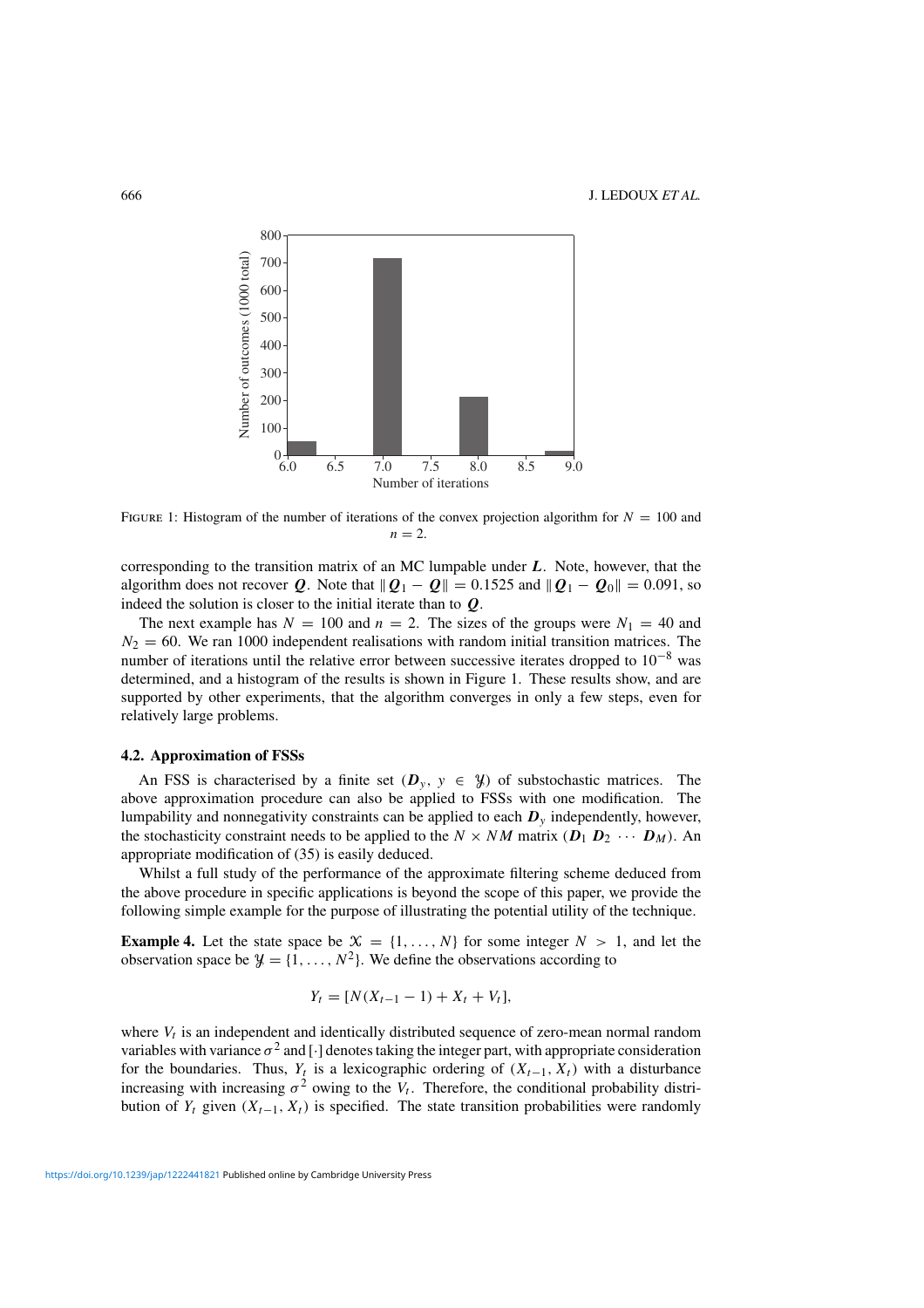

Figure 2: Performance of the optimal (*solid line*) and approximate (*dashed line*) filters.

chosen and the model remained fixed over all experiments. The state aggregation was the two subsets  $\{1, ..., N_1\}$  and  $\{N_1 + 1, ..., N\}$  for some  $1 \leq N_1 < N$ .

To compare the performance of the optimal filter for the *aggregated* states to the filter derived from the approximate two-lumpable approximation, we generated 10 000 independent realisations of the above FSS, each of length 100 samples. We chose  $N = 5$  and  $N_1 = 2$ . Figure 2 shows the state estimation error probability for each case, as  $\sigma^2$  varies. As expected, the performance of both filters degrades with increasing  $\sigma^2$ , the approximate filter performs well and remains surprisingly robust.

## **5. Conclusions**

In this paper we have generalised the strong lumpability results for the HMCs of [21] in a number of significant ways. We have established the theory for the strong lumpability of FSSs, which include HMCs as a special case. A (weak) lumpability condition based on [12] and [16] was introduced and discussed for FSSs. The main results concerned the linear dynamics of the lumped FSS. First, a necessary and sufficient condition for the dynamics of the lumped process to be linear was established. Second, using the (weak) lumpability condition, the filter for the FSS was derived directly from the filter for the lumped FSS (and the lumpability condition was shown to be necessary for this specific derivation to hold). Finally, an algorithm for the approximation of an arbitrary FSS by a strongly lumpable FSS was proposed.

## Appendix A. Proof that Lemma  $1(d)$ –(f) are equivalent for any  $n > 2$

We assume that the right singular vectors of  $L<sup>T</sup>$  are ordered so that

$$
\ker(\mathbf{L})=\mathrm{span}\{\mathbf{v}_{n+1},\ldots,\mathbf{v}_N\}.
$$

The  $(i, j)$ th element of the matrix  $VQV^{\top}$  is  $v_i Qv_j^{\top}$ . Let  $i \in \{n+1, ..., N\}$  and  $j \in \{1, ..., n\}$ , and consider  $v_i Q \in \text{ker}(L) Q \subset \text{ker}(L)$  (by Lemma 1(d)). Thus,  $v_i Q \perp v_j$ , since the right singular vectors are orthogonal [8, Theorem 2.5.2]. Hence, the lower left-hand block of  $VQV^{\top}$ , as shown in (12), is 0 as claimed. Now the range of  $L^{\top}$  is spanned by the rows of *L*, and these are precisely the usual unit orthonormal basis. Thus, there is an ordering of the  $v_i$ , consistent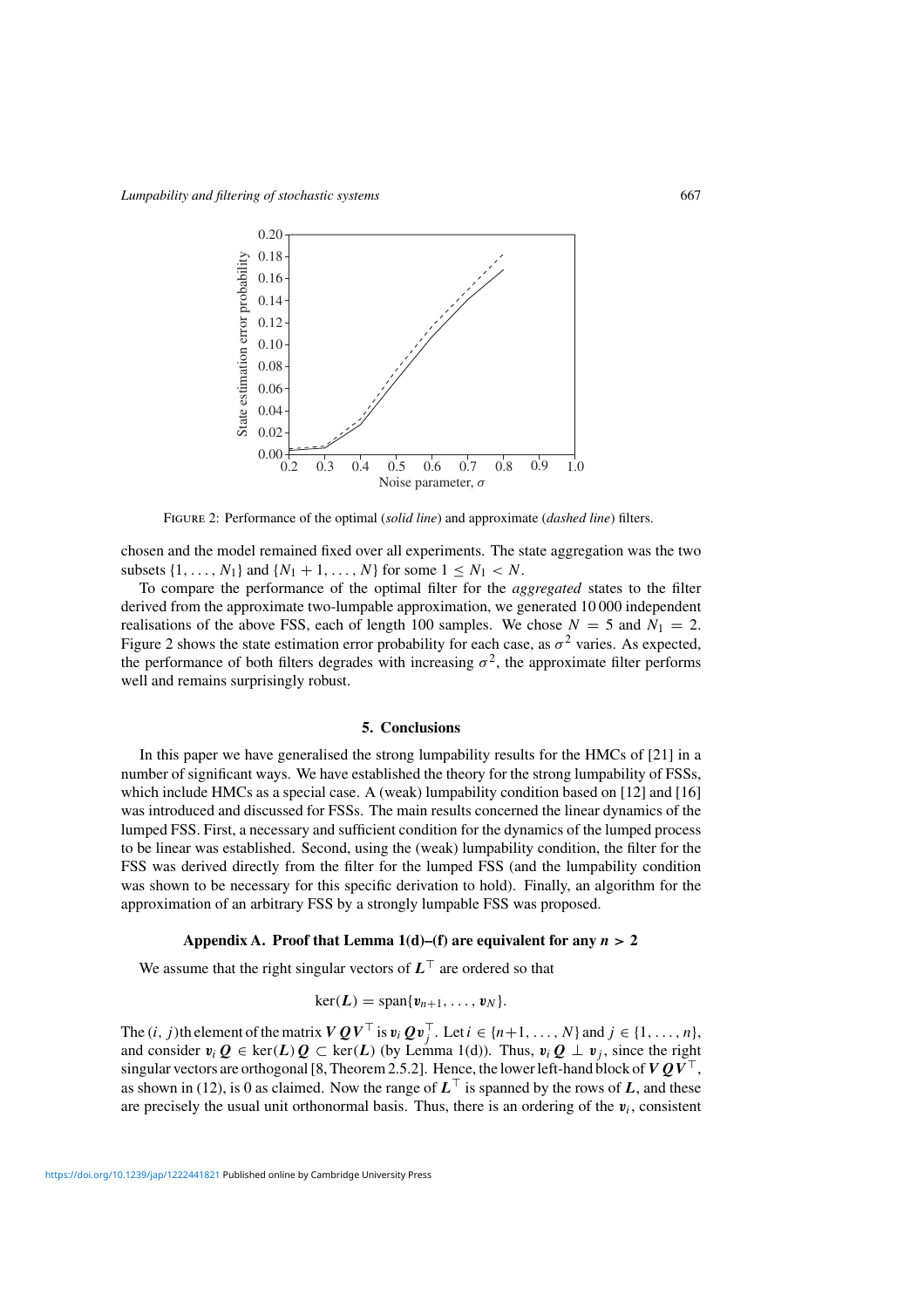with the above ordering such that the matrix of left singular vectors of  $L^{\top}$  is the identity matrix of size *n*. Thus, we can write the singular value decomposition [8]  $L^{\top} = SV$ , where  $S = [S_1 \ 0]$ and  $S_1$  is an  $n \times n$  diagonal matrix with strictly positive entries. Let  $V^{\top} = [V_1^{\top} V_2^{\top}]$ , where  $V_1^{\top}$  is of size  $N \times n$ . Consider

$$
L(LTL)-1/2 = VTST(SST)-1/2
$$
  
=  $V1TS1(S1S1)-1/2$   
=  $V1T$ .

The matrix on the left is nonnegative, so is  $V_1^{\top}$ . Therefore, in (12), the matrix  $B_{11} = V_1 Q V_1^{\top}$ is nonnegative (since *Q* has nonnegative entries).

Now let  $\mathbf{x} \in \text{ker}(L)Q$ . Then there are scalars  $\alpha_{n+1}, \ldots, \alpha_N$  such that

$$
x=\sum_{i=n+1}^N \alpha_i v_i Q.
$$

Let  $j \in \{1, \ldots, n\}$ , and consider

$$
x\mathbf{v}_j^{\top} = \sum_{i=n+1}^N \alpha_i \mathbf{v}_i \, \mathbf{Q} \mathbf{v}_j^{\top} = 0,
$$

by Lemma 1(f). Thus,  $x \perp \text{span}\{v_1,\ldots,v_n\} = \text{ker}(L)^\perp$ , so  $x \in \text{ker}(L)$ , establishing Lemma 1(d).

#### **Appendix B. Direct proof that Theorem 1(a)–(f) are equivalent**

First, we know that the conditional probability in  $(18)$  is independent of  $y_0$ . It follows from (1) that they are equal to

$$
P\{Y_{t+1} = y_1, g(X_{t+1}) = w_2 \mid Y_t = y_0, X_t = x_1\} = \sum_{x_2 \in g^{-1}(w_2)} D_{y_1}(x_1, x_2).
$$

This is exactly what is required in (a). Statement (a) can be reformulated in matrix form as follows: for every  $y_1 \in \mathcal{Y}$ ,

$$
D_{y_1}L = L\hat{D}_{y_1},\tag{36}
$$

where  $\hat{D}_{y_1}$  is a nonnegative  $n \times n$  matrix and  $D_{y_1}(w_1, w_2)$  is the common value of the probabilities in (13). Then, using  $UL = I_n$ , we obtain (16). By expressing the matrix equality (36) element by element and using (1), statement (a) is obtained. Therefore, statements (a) and (c) are equivalent.

Next assume that (c) holds. Let  $x \in \text{ker}(L)$ . Then it follows from (16) that

$$
xD_{y}L=xLUD_{y}L=0.
$$

Therefore,  $xD_y \in \text{ker}(L)$  and statement (d) is satisfied.

If (d) holds then, for any  $x \in \text{ker}(L)$ , we have  $xD_y \in \text{ker}(L)$ , that is,  $xD_yL = 0$ . Therefore,  $x \in D_y$  ker(*L*) and (e) is valid. Next, statement (e), i.e. ker(*L*)  $\subseteq$  ker(*D*<sub>y</sub>*L*), implies that there exists an  $n \times n$  matrix  $\hat{\boldsymbol{D}}$  such that  $\boldsymbol{D}_y \boldsymbol{L} = L \hat{\boldsymbol{D}}$  (see, e.g. [22]). If we multiply from the left